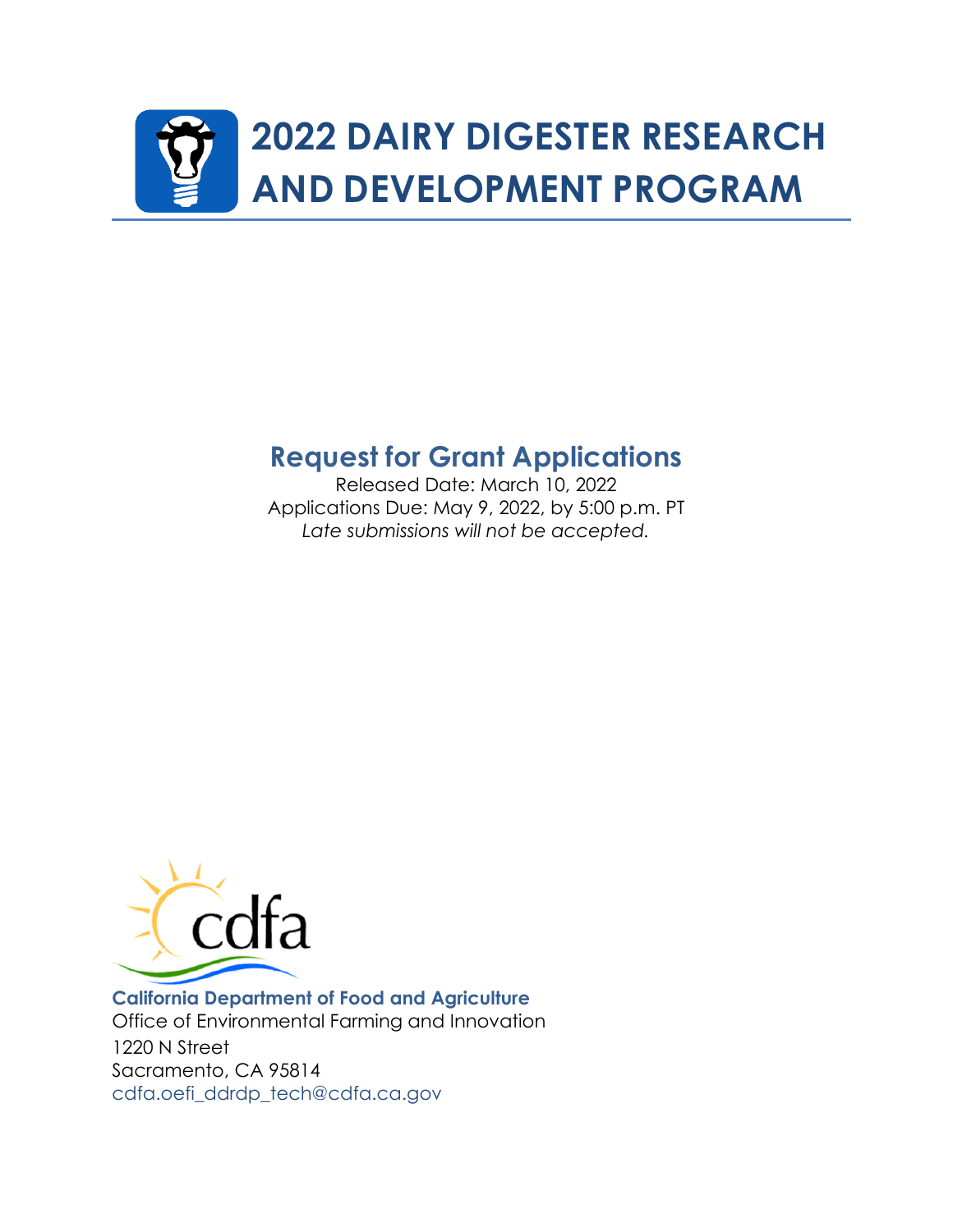## Contents

| Environmental (Water and Air Quality) Protection Requirements 11 |
|------------------------------------------------------------------|
|                                                                  |
|                                                                  |
|                                                                  |
|                                                                  |
|                                                                  |
|                                                                  |
|                                                                  |
|                                                                  |
|                                                                  |
|                                                                  |
|                                                                  |
|                                                                  |
|                                                                  |
|                                                                  |
|                                                                  |
|                                                                  |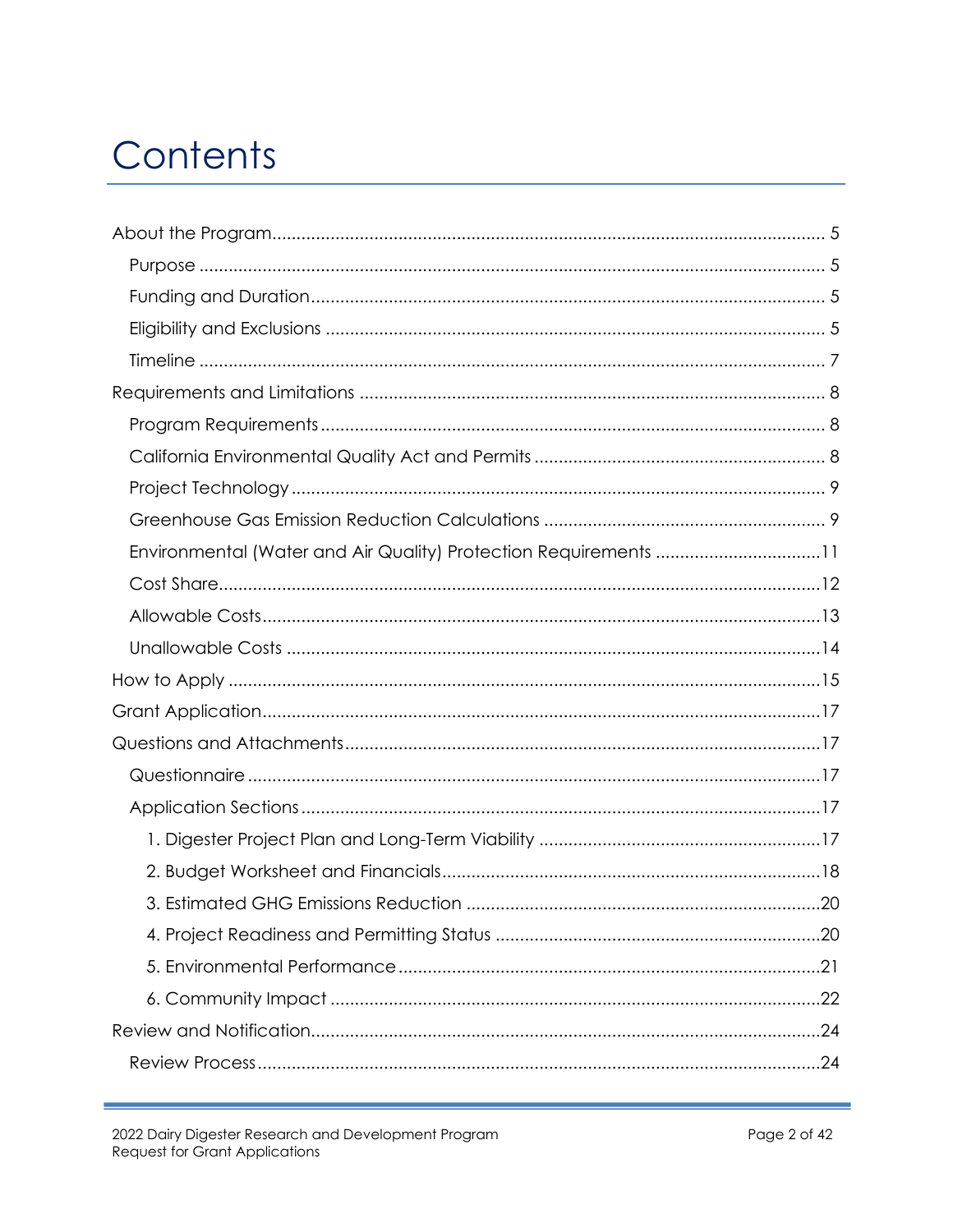| What program procedures will keep the information confidential?34 |  |
|-------------------------------------------------------------------|--|
|                                                                   |  |
|                                                                   |  |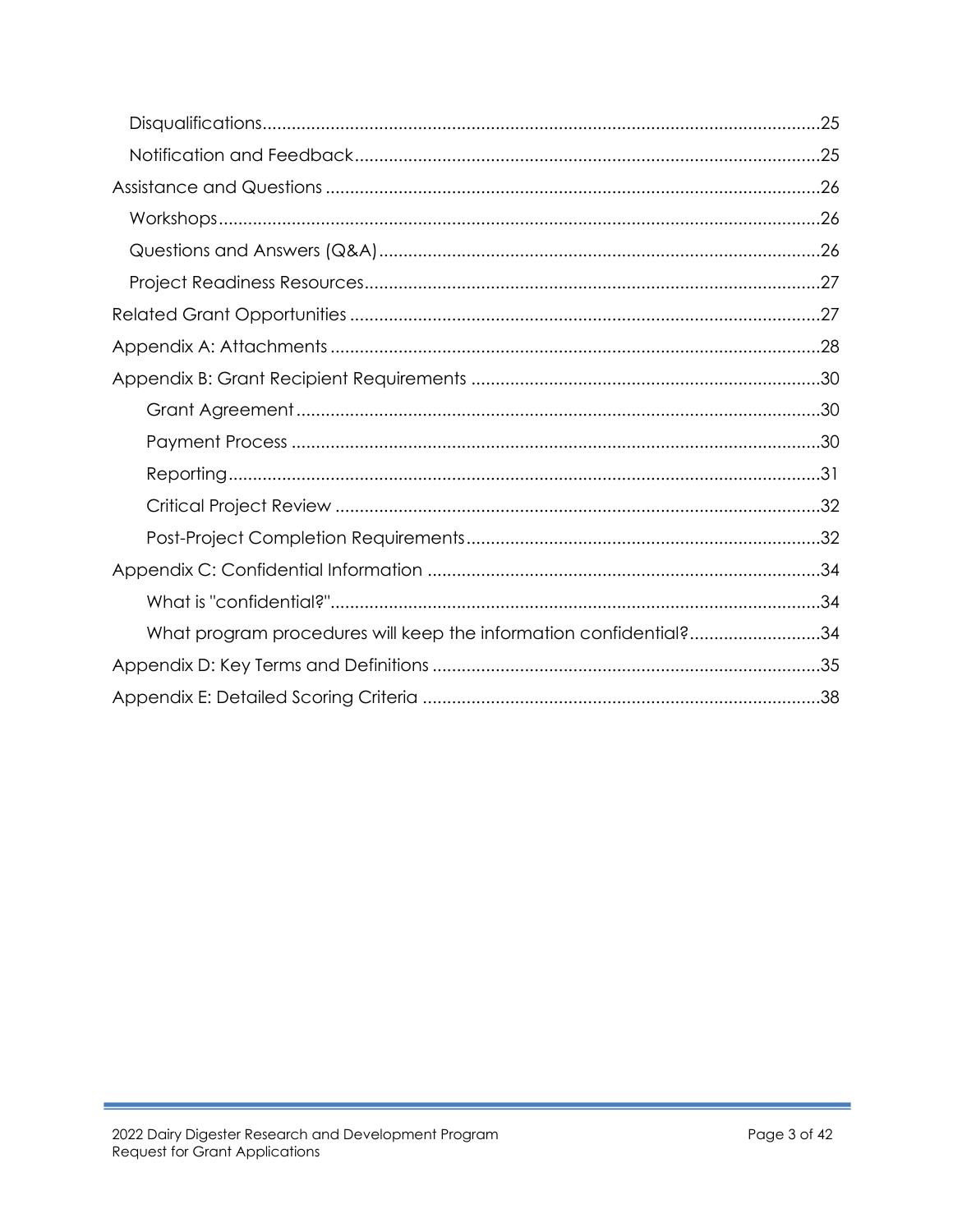This page was intentionally left blank.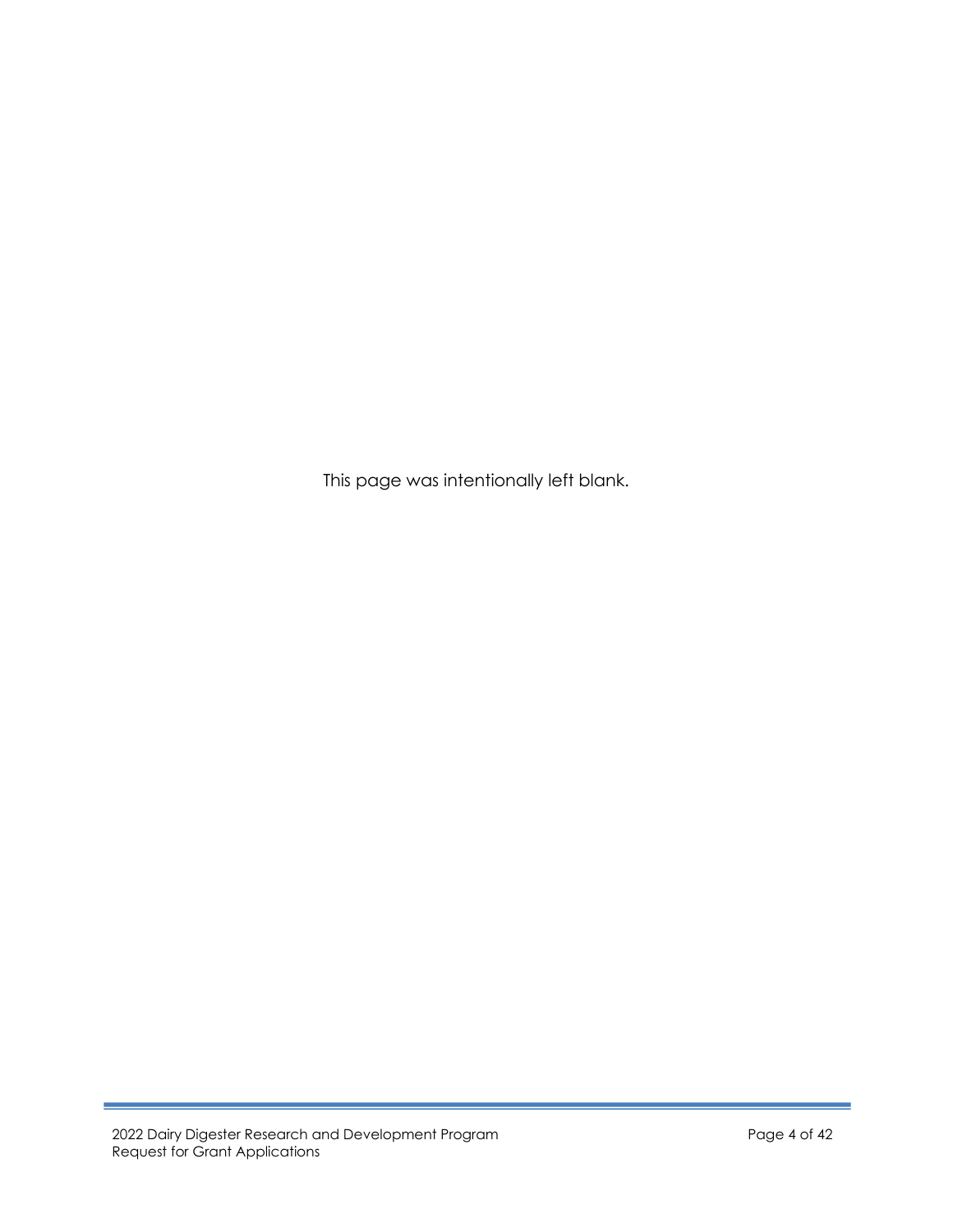## <span id="page-4-0"></span>About the Program

#### <span id="page-4-1"></span>**Purpose**

The California Department of Food and Agriculture's (CDFA) [Dairy Digester](https://www.cdfa.ca.gov/oefi/ddrdp/)  [Research and Development Program \(DDRDP\)](https://www.cdfa.ca.gov/oefi/ddrdp/), awards competitive grants to California dairy operations and digester developers for the implementation of dairy digesters that result in long-term methane emission reductions on California dairies and minimize or mitigate adverse environmental impacts.

#### <span id="page-4-2"></span>**Funding and Duration**

The [Budget Act of 2021](https://leginfo.legislature.ca.gov/faces/billTextClient.xhtml?bill_id=202120220SB170#:~:text=The%20Budget%20Act%20of%202021%20made%20appropriations%20for%20the%20support,immediately%20as%20a%20Budget%20Bill) (SB 170, Chapter 240) appropriated \$32 million from the California State Budget to CDFA for methane emissions reductions from dairy and livestock operations. CDFA will make approximately \$18.2 million (60% of \$30.4 million) available for the DDRDP. The [Alternative Manure Management Program](https://www.cdfa.ca.gov/oefi/AMMP/)  [\(AMMP\)](https://www.cdfa.ca.gov/oefi/AMMP/) will receive approximately \$12.2 million (40% of \$30.4 million) to support non-digester practices that reduce methane from dairy and livestock operations, which includes an allocation for technical assistance grants under AB 2377.

CDFA will fund up to 50% of the total project cost with a maximum grant award of \$1.6 million per project. Therefore, a minimum of 50% matching funds is required (no more than 25% in-kind contributions). See [Cost](#page-11-0) Share for more details.

The maximum project term is two (2) years. Grant funds cannot be expended before January 1, 2023, or after December 31, 2024. CDFA may offer an award different than the amount requested.

### <span id="page-4-3"></span>**Eligibility and Exclusions**

The project site must be located on a commercial California dairy operation. Individuals and/or entities receiving grant award funds must be located in California with a physical California business address.

A *dairy operation* is defined as an entity that operates a dairy herd, which produces milk or cream commercially, and whose bulk milk or bulk cream is received or handled by any distributor, manufacturer, or any nonprofit cooperative association of dairy producers. Existing milk producers, including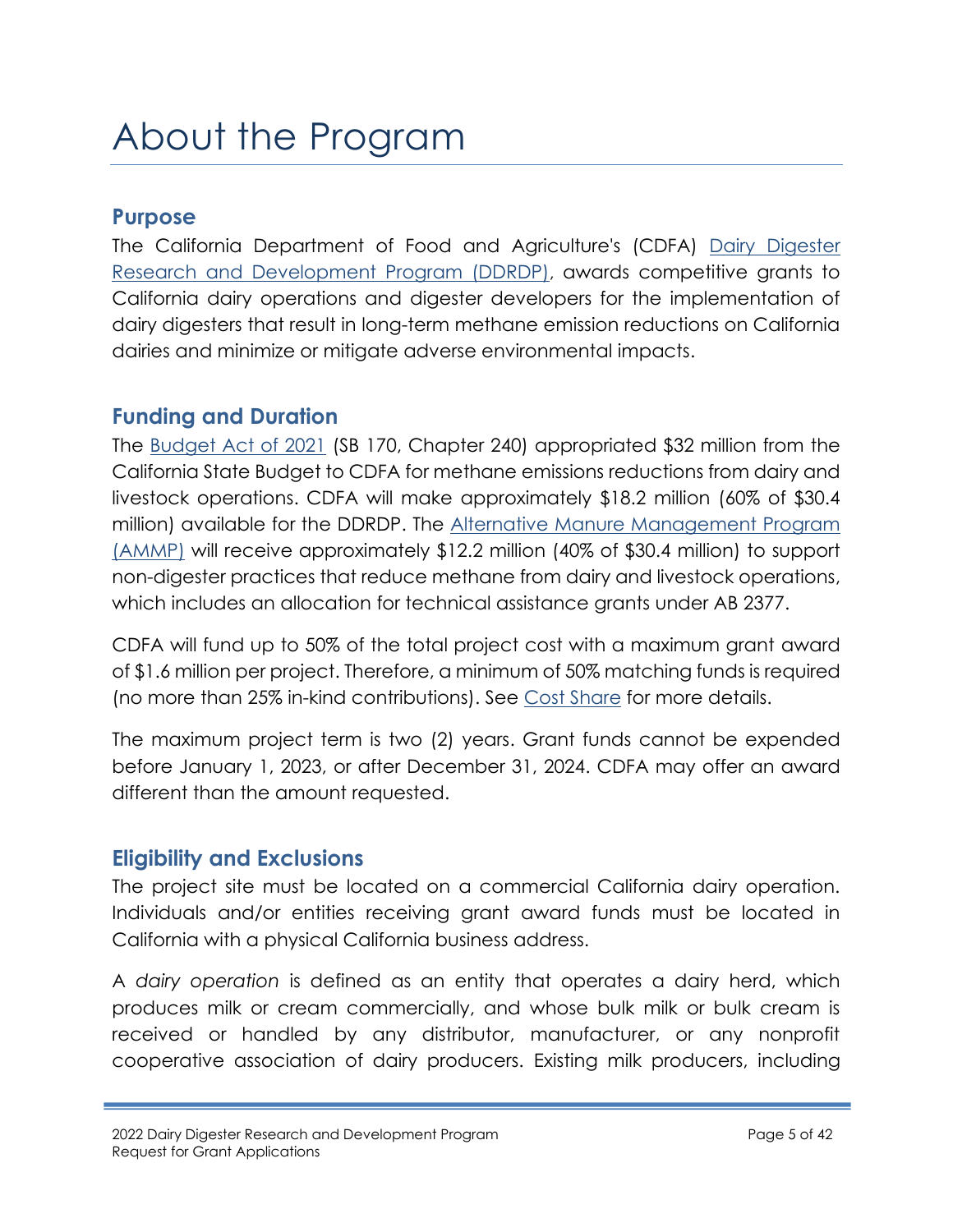Federal and California Recognized Native American Indian Tribes, and dairy digester developers are eligible for this program.

An applicant may submit multiple grant applications; however, each grant application must represent an individual digester project at a unique project site (i.e., dairy operation). Individual dairies can only submit one application per submission period (i.e., multiple developers cannot apply for the same dairy operation).

New Submitting Organizations that have not been previously funded through DDRDP are encouraged to apply in order to allow participation of diverse Submitting Organizations. These entities are eligible for an additional 5 points in the Detailed Scoring Criteria (refer to Appendix [E: Detailed Scoring Criteria\)](#page-37-0). Submitting Organization must be the dairy digester developer involved in the project.

A group of dairy operations can submit one grant application to develop centralized dairy digesters and gas clean-up facilities, known as a "cluster" or "hub and spoke" project. The location of the centralized digester and/or gas clean-up facility can be determined by participating dairy operations.

Defunct digesters that were constructed in the past and have become entirely non-functional, or never became functional since their construction, due to technical or other (e.g., regulatory) issues are eligible for this program. Defunct digesters must be non-functional for a minimum of 12 consecutive months.

Once a project has been submitted to the DDRDP electronic application submission platform and awarded funds, the project may not:

- Change or alter their biogas end-use during the project term.
- Change the herd size beyond the limits established by the dairy operation's existing permits at the time of application during the project term.
- Change ownership of the dairy and/or partnership entities. Should the grantee sell the dairy operation that was the subject of a grant award, all grant monies awarded shall be returned to the CDFA.

DDRDP grant funds *cannot* be used for the following:

• Upgrades to existing, functional dairy digesters to boost emission reductions and energy production.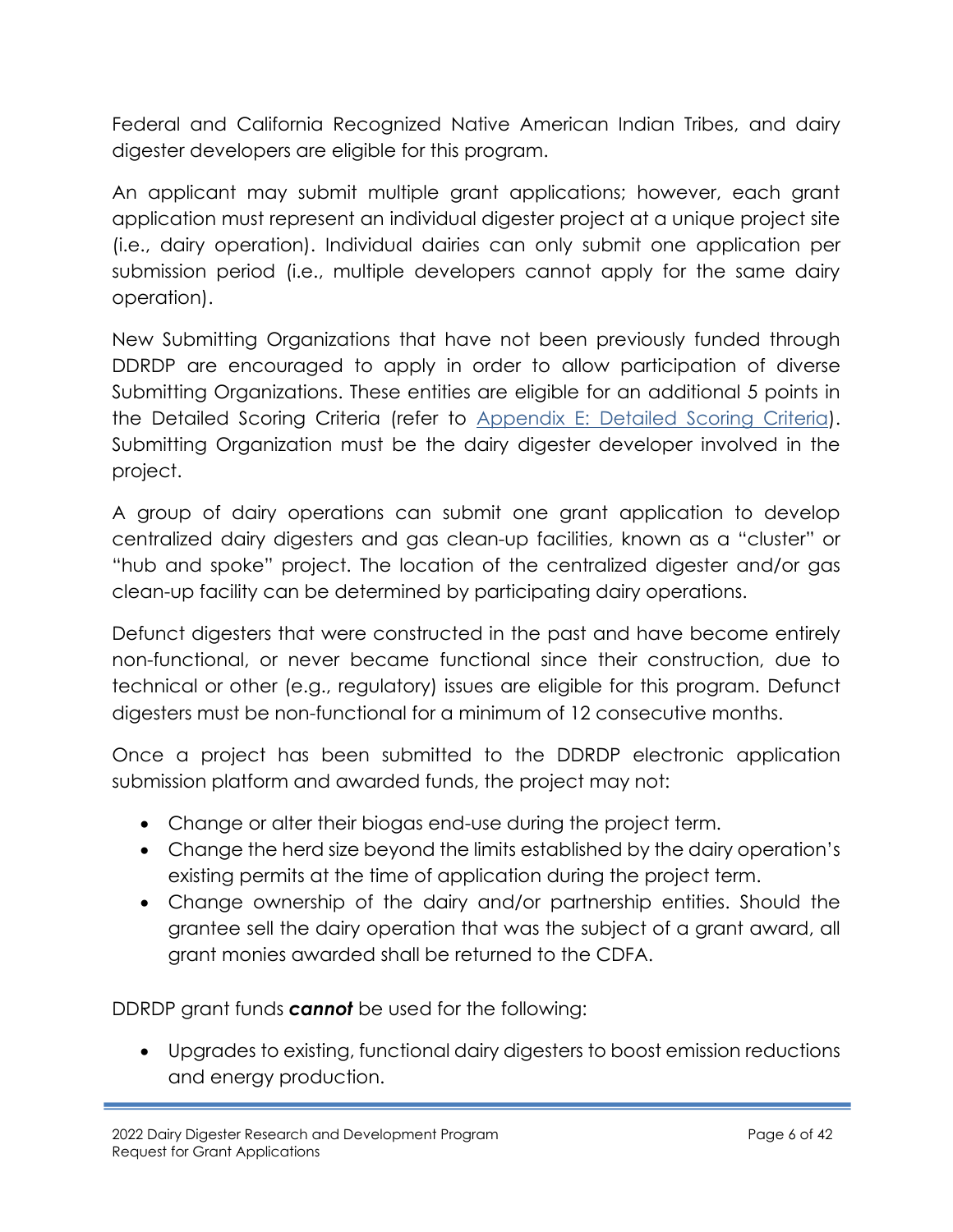- To fund projects on dairy operations that propose an increase in baseline emissions greenhouse gases (e.g., increase in herd size, changing existing manure management practices to those that increase greenhouse gases (GHG) emissions such as from dry scrape to flush lagoon systems).
- Duplicate equipment or activities that received funding from the California Public Utilities Commission (CPUC) pilot project authorized by California Health and Safety Code Section 39730.7(d)(2) (e.g., interconnection costs). *Note: Biogas conditioning and clean-up costs are allowable under the DDRDP.*
- Dairy operations that have already accepted or implemented a grant award by CDFA's Alternative Manure Management Program (AMMP), or plan to accept or implement a grant award by AMMP or a dairy operation that previously received DDRDP funding.

| <b>DDRDP Timeline (Tentative)</b>       |                             |  |
|-----------------------------------------|-----------------------------|--|
| Invitation to submit Grant Applications | March 10, 2022              |  |
| CDFA Application Workshops and Webinar  | March 16 and March 25, 2022 |  |
| <b>Grant Applications Due</b>           | May 9, 2022                 |  |
| <b>Review Process</b>                   | May - July 2022             |  |
| Announce and Award Funding              | August 2022                 |  |
| <b>Grant Agreement Execution</b>        | See Grant Agreement         |  |

#### <span id="page-6-0"></span>**Timeline**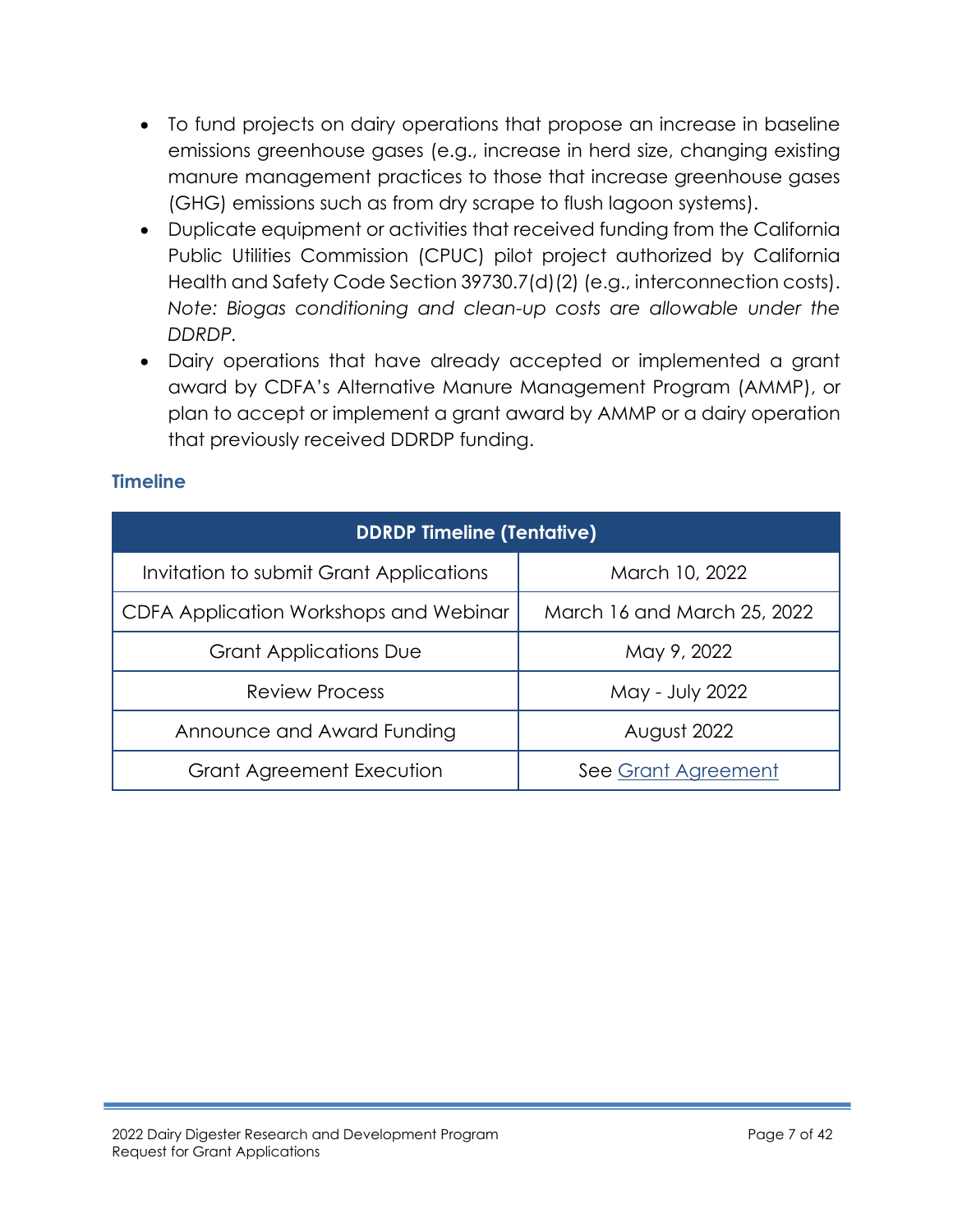## <span id="page-7-0"></span>Requirements and Limitations

### <span id="page-7-1"></span>**Program Requirements**

The DDRDP will support the implementation of dairy digester projects on California dairy operations that result in permanent, annual, and measurable GHG emission reductions.

Projects must use methane for energy production or transportation fuel (e.g., including but not limited to renewable natural gas). Projects that propose flaring as the sole end-use for biogas will not be eligible for funding. Projects must either convert biomethane to renewable electricity or fuel (to use on-site or inject into an existing pipeline), or for the utilization of energy at a neighboring facility.

At least 80% dry weight of the feedstock for anaerobic digestion must be manure from dairy livestock. Other substrates, such as dairy processing wastes including whey, or other agricultural waste, can be added to the feedstock to up to 20% dry weight. Applicants must provide details regarding the nature and sources of all co-substrates.

Grant recipients will be required to submit quarterly progress reports to CDFA explaining in detail the project's progress. Recipients must also report their annual GHG emissions reduction data to CDFA for five years after the end of the project term and/or the digester becomes operational.

## <span id="page-7-2"></span>**California Environmental Quality Act and Permits**

CDFA's intent is to fund projects that can demonstrate a project's "readiness." Project readiness will be evaluated based on evidence that applicants are ready to promptly start project implementation. Evidence includes, but is not limited to, a list of permits already obtained, and details of the process required to obtain remaining permits clearly outlined in the Application Questionnaire and Project Readiness template under the Project Readiness section.

If awarded, grant recipients are expected to demonstrate compliance with the California Environmental Quality Act (CEQA) and all applicable permitting within six (6) months of the execution of the grant agreement.

2022 Dairy Digester Research and Development Program **Page 8 of 42** Page 8 of 42 Request for Grant Applications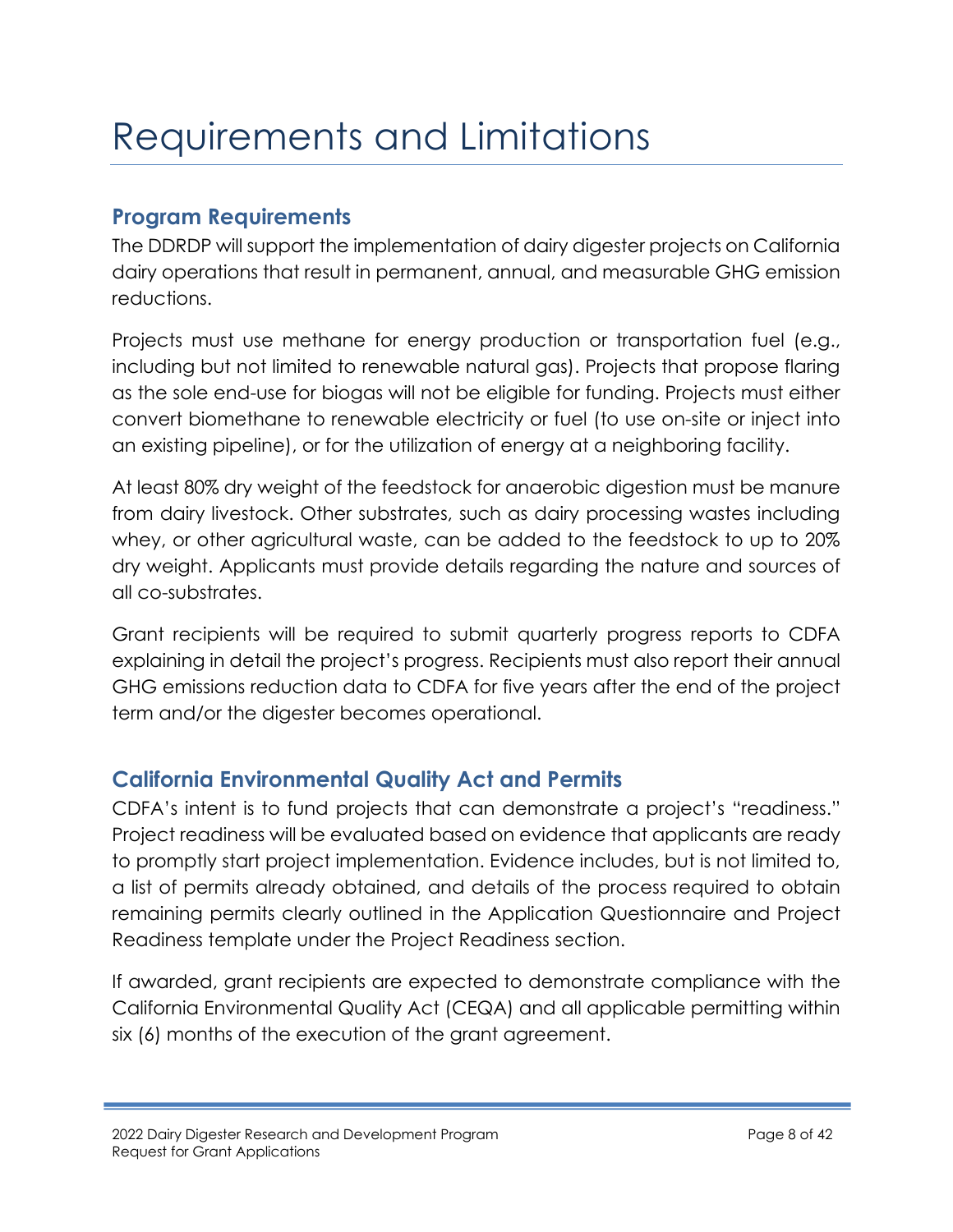CalGold, an online tool for permit assistance provided by the Governor's Office of Business and Economic Development may be a useful resource. Visit [www.calgold.ca.gov](http://www.calgold.ca.gov/) for more information.

### <span id="page-8-0"></span>**Project Technology**

Projects must use commercially available technologies. *Commercially available technologies* are those having a proven operating history specific to the grant application. Such a system is based on established design and installation procedures and practices. Professional service providers, traders, large construction equipment providers, and labor are familiar with installation procedures and practices. Please refer to Key Terms [and Definitions](#page-34-0) (Appendix D) for a detailed definition of "commercially available" as applicable to this program.

DDRDP grant funds *cannot* be used for pre-commercial or new technology development. *Pre-commercial technologies* are defined as new technologies or enhancements of existing technologies that are not commercially available.

Projects may propose to include nutrient management technologies, such as those to help manage excess nitrogen in addition to the anaerobic digester eligible under the DDRDP. However, implementation of standalone nutrient management technology to an existing digester is not eligible. The projects can be reimbursed for equipment and implementation costs of nutrient management technology.

## <span id="page-8-1"></span>**Greenhouse Gas Emission Reduction Calculations**

Applicants are required to use the latest quantification methodology titled "Greenhouse Gas Quantification Methodology for the California Department of Food and Agriculture Dairy Digester Research and Development Program" and associated "Benefits Calculator Tool for the Dairy Digester Research and Development Program" (hereafter referred to as Quantification Methodology and Benefits Calculator Tool, respectively) developed by the California Air Resources Board (CARB). The Quantification Methodology and Benefits Calculator Tool are available on the CARB CCI Quantification, Benefits and Reporting Materials webpage: [www.arb.ca.gov/cci-resources.](http://www.arb.ca.gov/cci-resources)

This Quantification Methodology and Benefits Calculator Tool were developed specifically for the DDRDP and are based on the [CARB Compliance Offset](https://www.arb.ca.gov/cc/capandtrade/protocols/livestock/livestock.htm)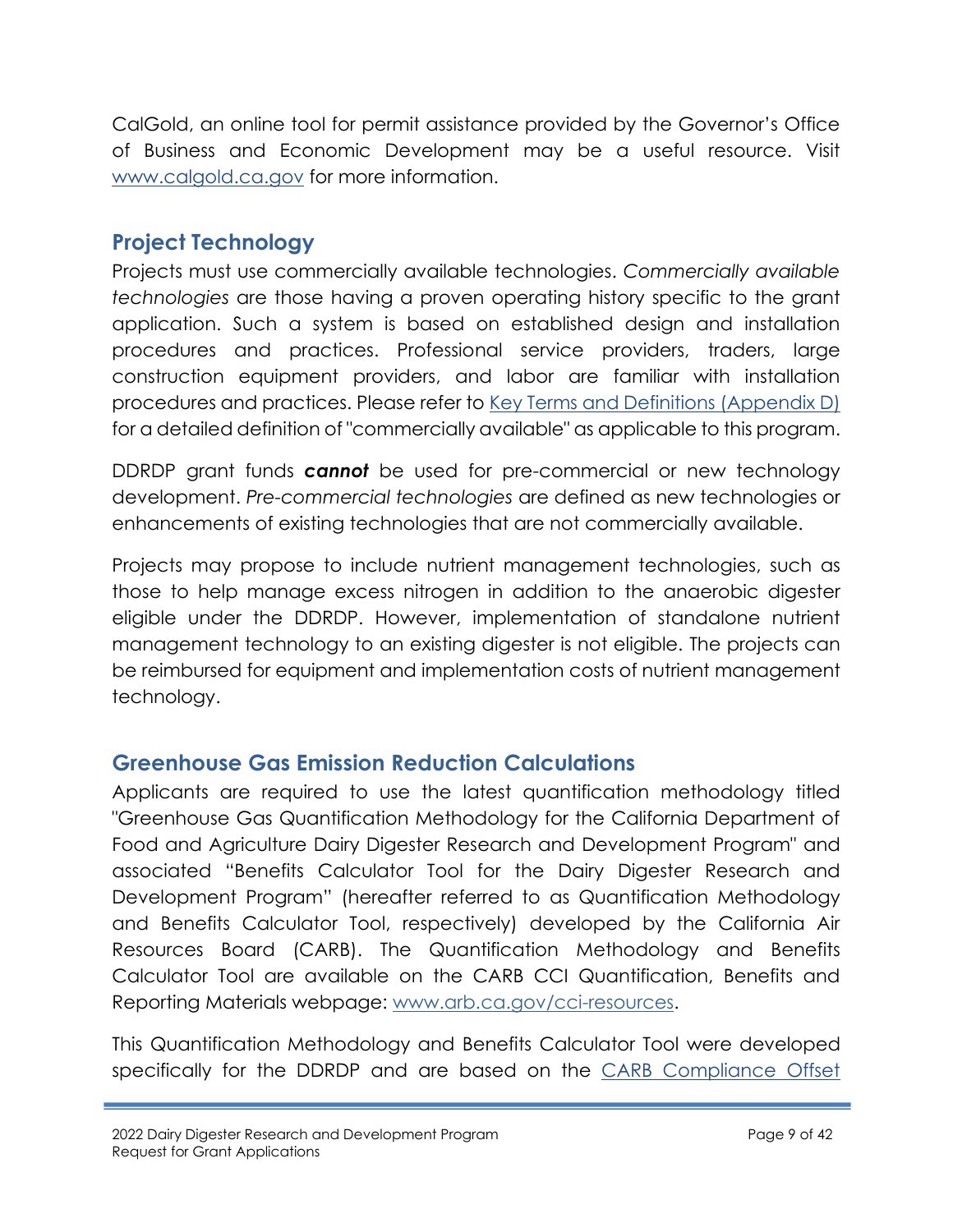Protocol – [Livestock Projects \(2014\)](https://www.arb.ca.gov/cc/capandtrade/protocols/livestock/livestock.htm) with some modifications to allow for the calculation of anticipated net GHG reductions of a DDRDP project prior to implementation. Technologies not supported in the CARB Benefits Calculator Tool will not be funded.

Applicants are required to provide GHG calculations in the following three formats: (1) total project emission reductions over 10 years; (2) GHG reduction per unit of energy-corrected milk (ECM) produced by the dairy operation over 10 years; and (3) GHG reduction per dollar DDRDP grant funds requested over 10 years.

## **Priority Populations**

Recommended practices for providing benefits to priority populations established by SB 535, AB 1550, and the Funding Guidelines for Agencies Administering California Climate Investments as described below may be still followed by the Program regardless of the funding source. CDFA incentive programs are committed to maximizing benefits to disadvantaged communities, low-income communities, and low-income households.

[SB 535](https://leginfo.legislature.ca.gov/faces/billNavClient.xhtml?bill_id=201120120SB535) established statutory requirements that a minimum of 25 percent of California Climate Investments is allocated to projects that provide benefits to disadvantaged communities and, of that 25 percent, a minimum of 10 percentage points is allocated to projects that are also located within disadvantaged communities. [Assembly Bill \(AB\) 1550](https://leginfo.legislature.ca.gov/faces/billNavClient.xhtml?bill_id=201520160AB1550) (Gomez, Chapter 369, Statutes of 2016) amended these requirements by increasing the percentage of funds for projects located in disadvantaged communities from 10 to 25 percent and added a focus on investments in low-income communities and households. Collectively, these communities are referred to as 'priority populations.'

AB 1550 investment minimums apply to the overall appropriations of monies from the Greenhouse Gas Reduction Fund (GGRF), not the individual agency programs. However, all California Climate Investments programs including the DDRDP are encouraged to maximize benefits to disadvantaged communities, low-income communities, and low-income households.

Priority populations can be identified using the mapping tools provided by CARB here: [www.arb.ca.gov/cci-communityinvestments.](http://www.arb.ca.gov/cci-communityinvestments)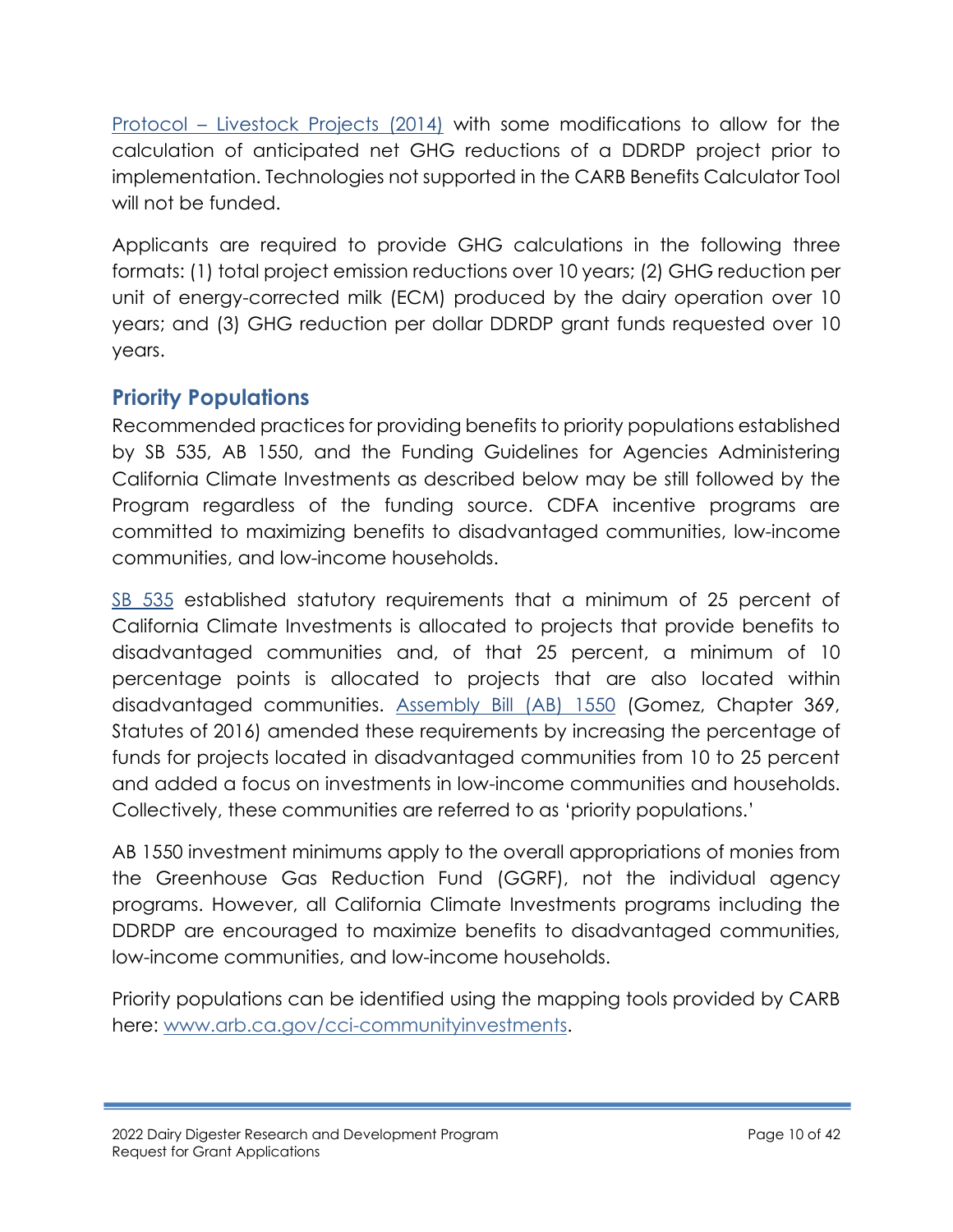Projects are not required to provide benefits to priority populations. However, the projects that are determined to be providing benefits based on their responses to the application questions are eligible to receive additional points during the review process. Consistent with [CARB's 2018 Funding Guidelines for Agencies](https://ww2.arb.ca.gov/resources/documents/cci-funding-guidelines-administering-agencies)  [Administering California Climate Investments,](https://ww2.arb.ca.gov/resources/documents/cci-funding-guidelines-administering-agencies) priority will be given to those projects that maximize benefits to priority populations using criteria addressed.

### <span id="page-10-0"></span>**Environmental (Water and Air Quality) Protection Requirements**

Projects must demonstrate protection of water and air quality. The design and construction of digester vessels (i.e., ponds, tanks, or other vessels where biomethane is produced) under the program must be protective of surface and groundwater quality. Digester vessel designs considered protective of water quality under the program include double-lined ponds consistent with the Tier 1 criteria of the [Central Valley Regional Water Quality Control Board \(Region 5\)](http://www.waterboards.ca.gov/centralvalley/board_decisions/adopted_orders/general_orders/r5-2013-0122.pdf)  [Dairy General Order.](http://www.waterboards.ca.gov/centralvalley/board_decisions/adopted_orders/general_orders/r5-2013-0122.pdf) Above-ground and below-ground digester vessels are also considered protective of water quality provided they are designed to be watertight (e.g., vinyl water seals at joints, proper rebar density to minimize cracking) and built-in accordance with a strict construction quality assurance (CQA) program (e.g., any cracks sealed).

Alternative digester vessel designs may be accepted provided they are demonstrated to the appropriate Regional Board through the submittal of technical reports that the design is as protective as or more protective than the three specified designs: doubled lined pond with a leachate collection and removal system, above-ground or below-grade vessels constructed of concrete or other suitable impermeable and corrosive-resistant material. The Design Report for a double-lined pond, above-ground vessel, below-grade vessel, or proposed alternative digester vessel design must be signed and stamped by an appropriately licensed professional (e.g., California registered civil engineer) and submitted to the Regional Water Quality Control Board in the Region where the project is located for approval.

The digester system design, construction, and operation must minimize the emission of air pollutants. For power production projects, the total NOx (mononitrogen oxides) emissions must be no greater than 0.50 lb/MWhr.

#### 2022 Dairy Digester Research and Development Program **Page 11 of 42** Page 11 of 42 Request for Grant Applications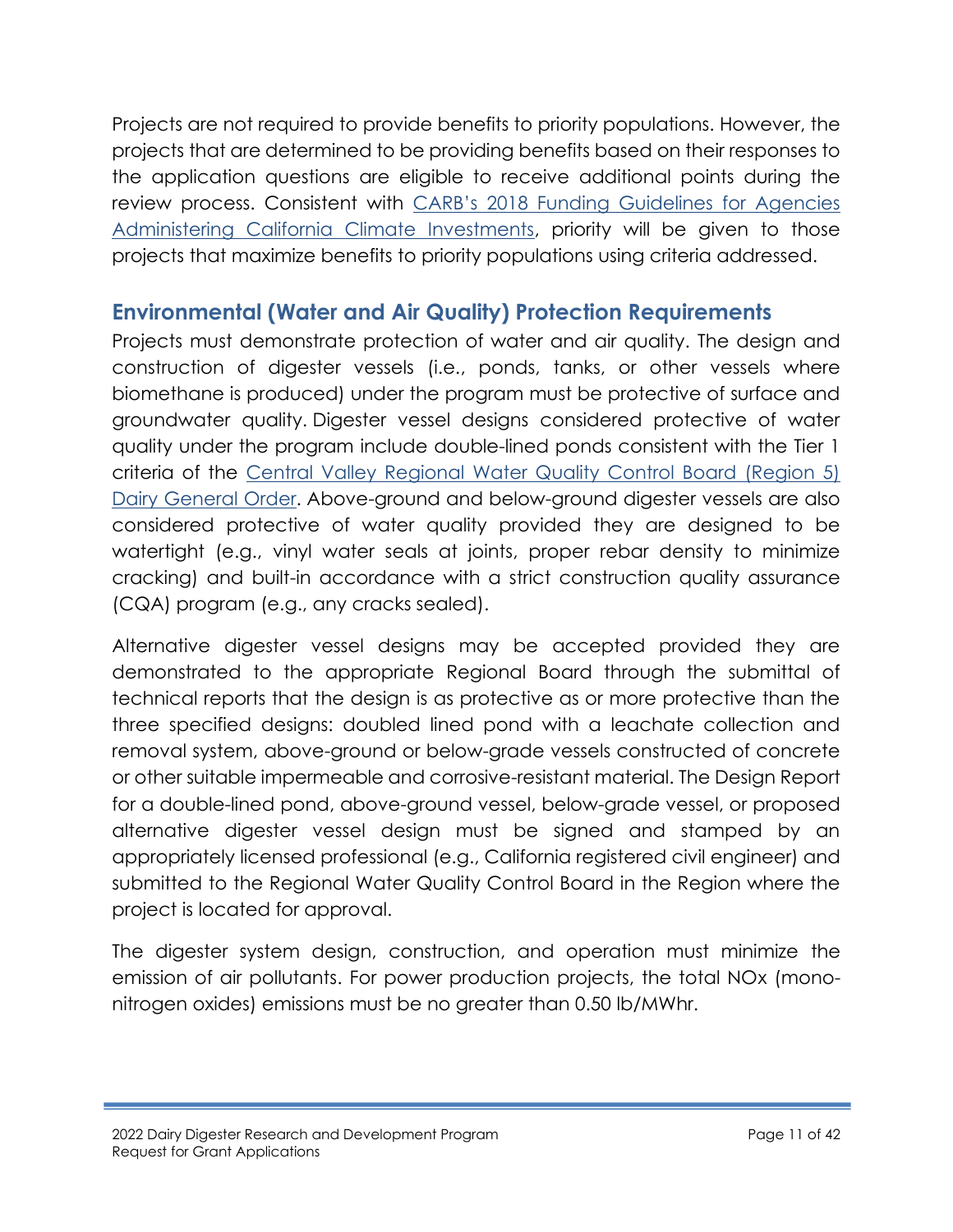Applicant dairy operations are expected to comply with all applicable state and federal regulations and requirements during the application submission and project grant agreement term if awarded.

In making awards, CDFA will prioritize projects that minimize emissions of criteria pollutants (see [Appendix E: Detailed Scoring Criteria](#page-37-0) for more information).

### <span id="page-11-0"></span>**Cost Share**

CDFA will fund up to 50% of the total project costs with a maximum grant award not to exceed \$1.6 million per project. The applicant must contribute with a minimum of 50% of the total project cost in matching funds of which only 25% can include in-kind contributions. Grant recipients must report matching funds contributed to the project and the ability to commence work while waiting for grant payments in arrears.

*Matching funds* are a portion of project costs not borne by the DDRDP grant. Matching contributions include **allowable costs** incurred that are directly related to the implementation of the digester system (i.e., supplies and materials, equipment, contractor/consultant fees, and other associated project costs). Other State or Federal grants may serve as matching funds.

*In-kind contributions* are donated goods or services for which fees would ordinarily be paid or provided to the applicant at no cash cost. Donated goods and services must be necessary to the project to be considered in-kind (i.e., goods/services would be otherwise purchased if not donated). For professional donated services, the professional donating the service must be licensed to work in that profession and value their service at the same rate at which an ordinary professional with the same expertise and training would charge for the same or similar service.

Applicants must provide the contribution source, type, and amount of all contributions in support of the project. Grant recipients will be required to expend matching funds committed to the project throughout the project term. If matching funds are not expended at a rate consistent with grant funds, CDFA will withhold grant funds until matching funds are expended at a consistent rate.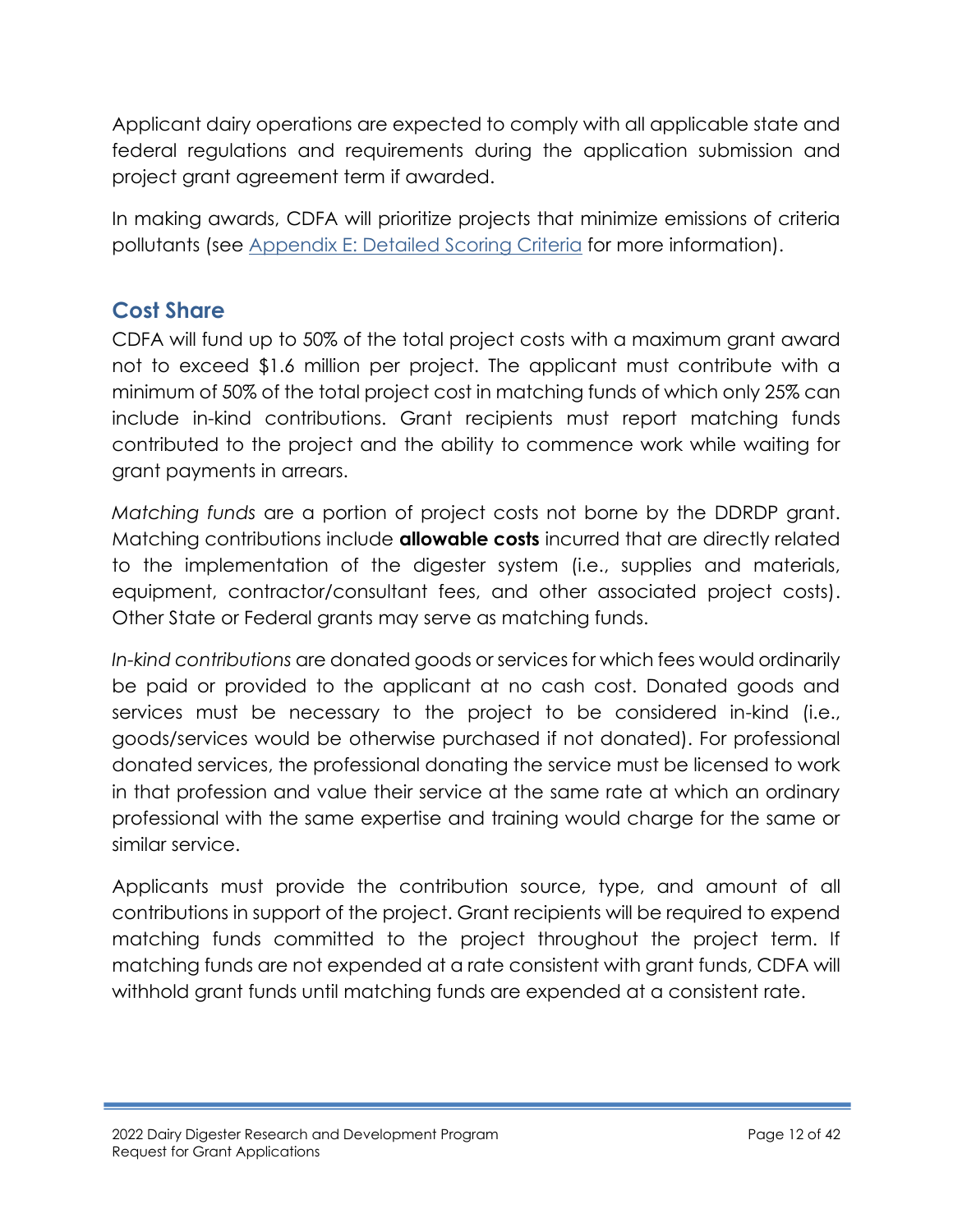## <span id="page-12-0"></span>**Allowable Costs**

Project costs must clearly support the implementation of the digester and associated biogas end-use system, and nutrient management technologies. Categories listed below are consistent with the project Budget Worksheet template. Allowable project costs include, but are not limited to:

- *Supplies:* Supplies and materials are items with an acquisition cost of less than \$5,000 per unit and have a useful life of less than one year.
- *Equipment:* Equipment is an article of nonexpendable, tangible personal property and has a useful life of more than one year, and a purchase cost that equals or exceeds \$5,000 per unit.
- *Contractor/Consultant:* Contractor fees are limited to labor to install the project. Consultant fees are for a specific and identifiable service that is directly related to project implementation. Compensation for individual contractor/consultant fees must be reasonable and consistent with fees in the marketplace for the same or similar services.
- *Design and engineering:* Design and engineering costs, including those provided by contractor/consultants up to 5% of the total amount requested are allowable. Compensation for design and engineering fees must be reasonable and consistent with fees in the marketplace for the same or similar services.
- *Other Costs*: Other direct costs and expenses for implementing the project not covered in any of the previous categories, including secondary lagoon lining costs.

Allowable costs must be documented, reasonable and allocable to the project. DDRDP project costs must be incurred for the purpose for which the funding was granted and charged to the award on a specifically calculated basis. All project expenses billed to the DDRDP project must maintain all documents including, but not limited to invoices, receipts, and agreements. DDRDP project expenses must be necessary for award performance and prudently incurred. All project expenses billed to the DDRDP grant must be paid by the recipient prior to reimbursement, and must be supported with proper documentation, including but not limited to: a copy of the cashed check(s) or receipts of wire transfer(s) of payment or reference number(s) of specific transactions made toward these payments.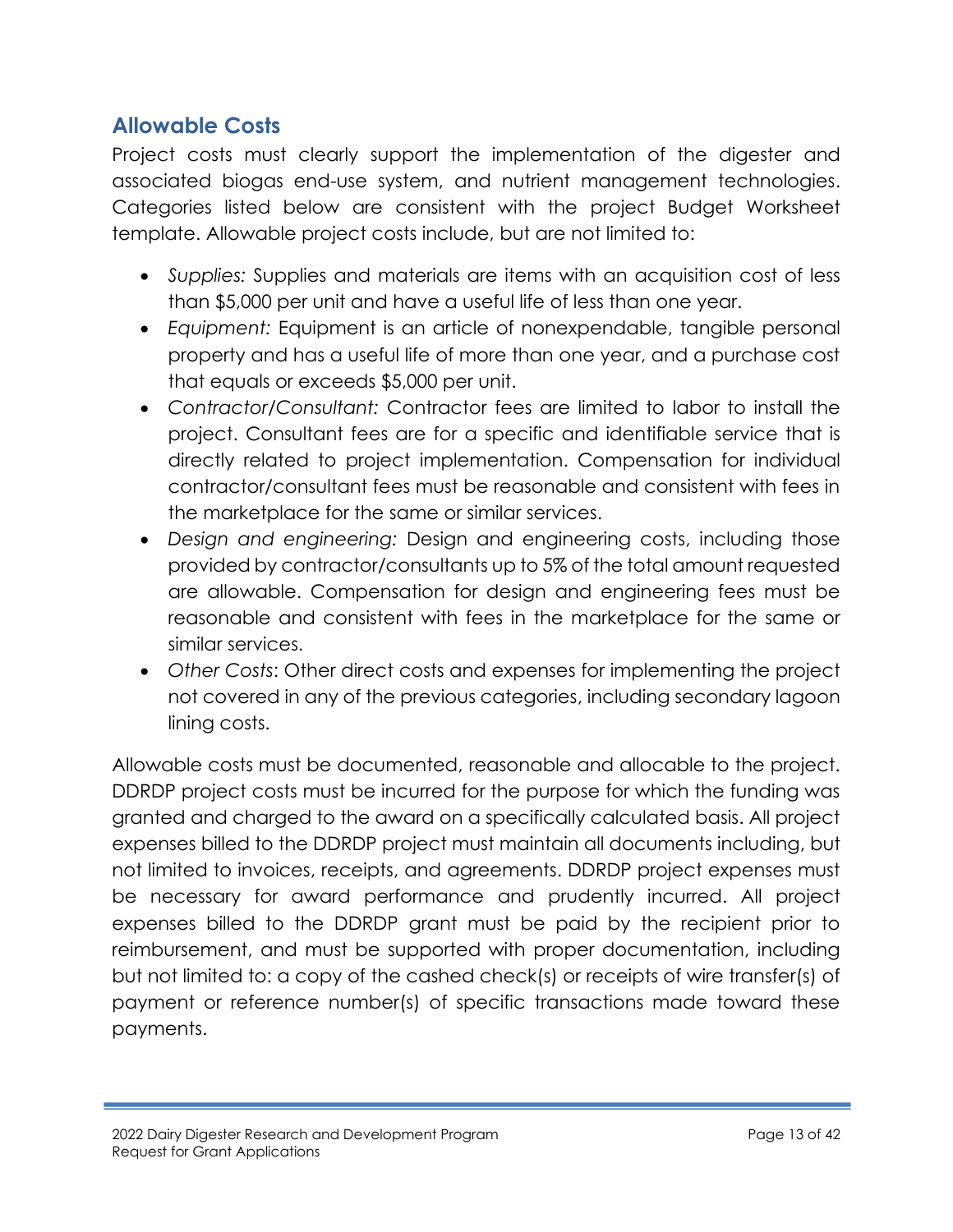## <span id="page-13-0"></span>**Unallowable Costs**

A cost is unallowable if it does not comply with program requirements or other terms and conditions in the grant agreement. The following costs are *not* allowed:

- Costs incurred outside of the grant term.
- Costs that are not directly related to the implementation of the anaerobic digester and nutrient management technologies (if applicable).
- Costs related to the grant management and fulfilling the requirements set by the Program, included but not limited to: quarterly progress reports, final performance reports, post-project completion reports preparation, and virtual or in-person site visits for critical project review/verification.
- Costs covered by another State or Federal grant program, including funds provided by the Investor-Owned Utilities as a result of the CPUC Order Instituting Rulemaking to implement dairy biomethane pilot project process.
- Pre-development costs, including, but not limited to application preparation, project designs, and any other activities that contributed to a project's readiness.
- Cost of all permits necessary for the completion of the project. Examples include but are not limited to air district permits, county building permits, water board permits.
- Costs associated with CEQA environmental review, such as preparation of Environmental Impact Reports.
- Direct and/or indirect expenditures for purchasing or leasing land and/or buildings, including costs associated with the land use or loss of agricultural production.
- Direct and/or indirect expenditures for purchasing dairy manure (tipping fees) or other feedstocks.
- Costs associated with travel (e.g., hotels, flights, per diem, etc.).
- Costs associated with the five-year GHG emissions reductions reporting.
- Costs incurred during community outreach.
- Costs associated with mitigation of potential adverse impacts (i.e., California Government Code Section 16428.86(a)).
- Costs not supported with adequate proof of payment documentation.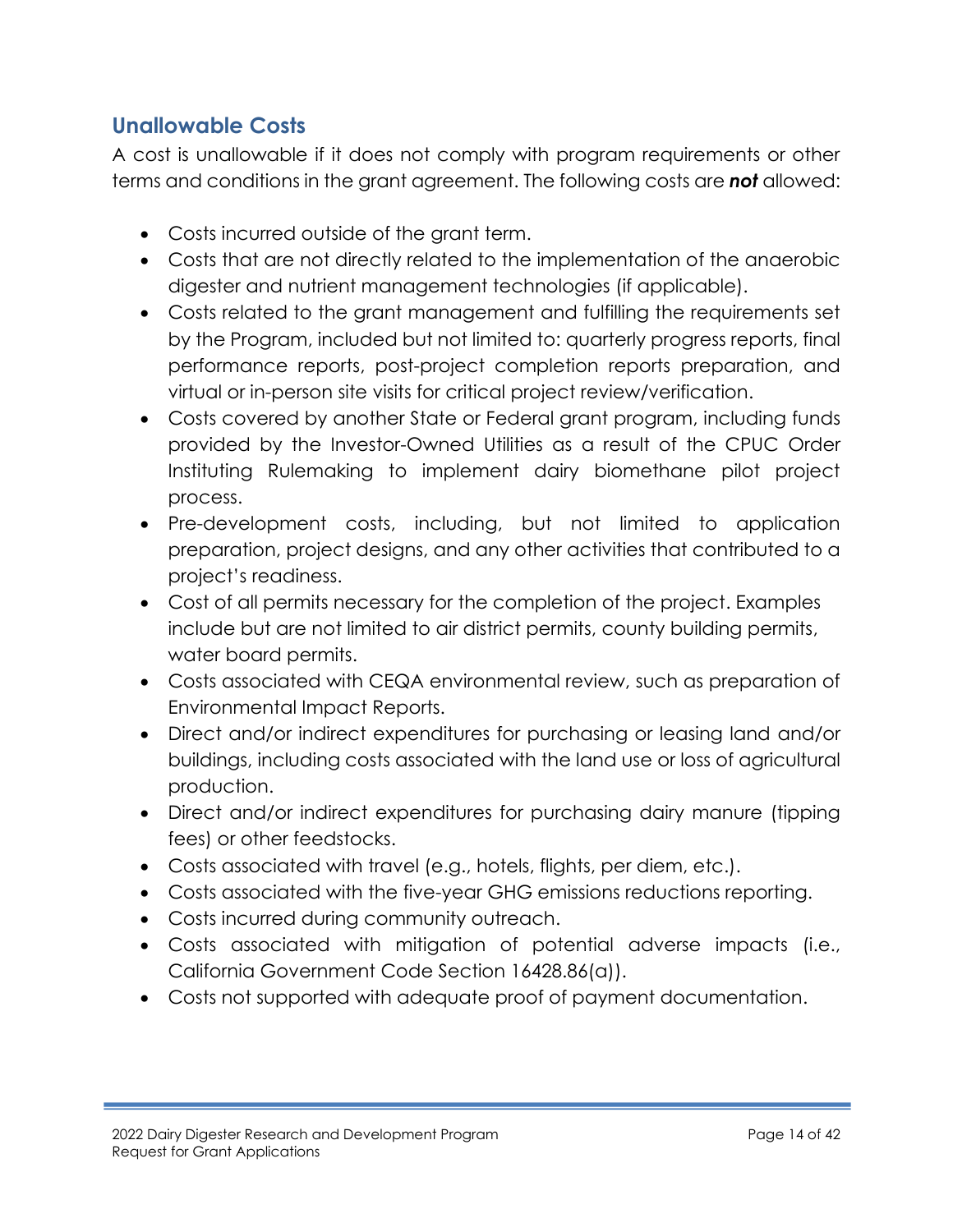## <span id="page-14-0"></span>How to Apply

Applicants will be required to complete and submit their grant applications online using an electronic application submission platform, available at: [https://webportalapp.com/sp/2022\\_cdfa\\_ddrdp.](https://webportalapp.com/sp/2022_cdfa_ddrdp) Each applicant must create an account to submit an application.

#### **Step 1 – Create an Account**

#### **Step 2 – Create a Profile**

#### **Step 3 – Start an Application**

Applicants may review the application questions and required documents to be attached in [Application Questionnaire Preview](https://www.cdfa.ca.gov/oefi/DDRDP/docs/2022_DDRDP_Questionnaire.pdf). Applicants are encouraged to gather all required information prior to final submission to facilitate effective and timely submission of the grant application.

Once you start an application, you can edit an existing application or begin a new application. The eight (8) digit application ID number will be used throughout the application process as a project identifier.

Questions are answered in one or more of the following formats: a drop-down menu; a check box; a text box with predetermined character limitations; or as a document attachment. Responses to all questions must be submitted in the manner and format required by the application questionnaire without exception.

#### **Step 4 – Submit an Application**

Once all of the required fields (as indicated by a red \* in the application) have been completed, the Submit button will become green and you will be able to submit the application. Applicants will not be able to submit the application without responding to the required fields.

If you submitted your application in error or wish to recall your application, you can click "Edit" to reopen the application. Please keep in mind that a reopened application must be resubmitted before the application deadline to be considered. Once the due date has passed, applicants will not be able to edit or recall an application.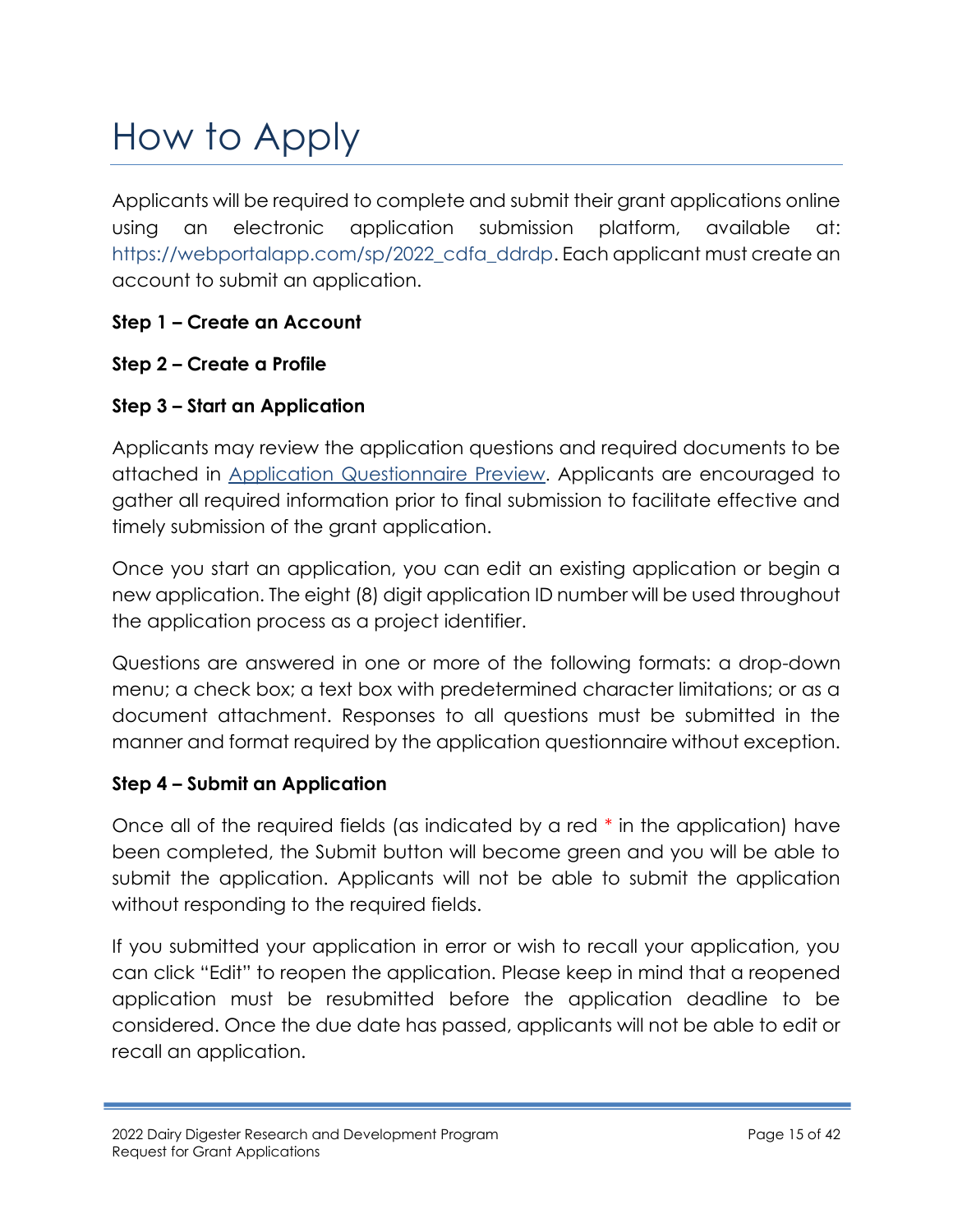In case of technical difficulties with the application, please send an email to [cdfa.oefi\\_ddrdp\\_tech@cdfa.ca.gov](mailto:cdfa.oefi_ddrdp_tech@cdfa.ca.gov) and include your application ID number in the subject line.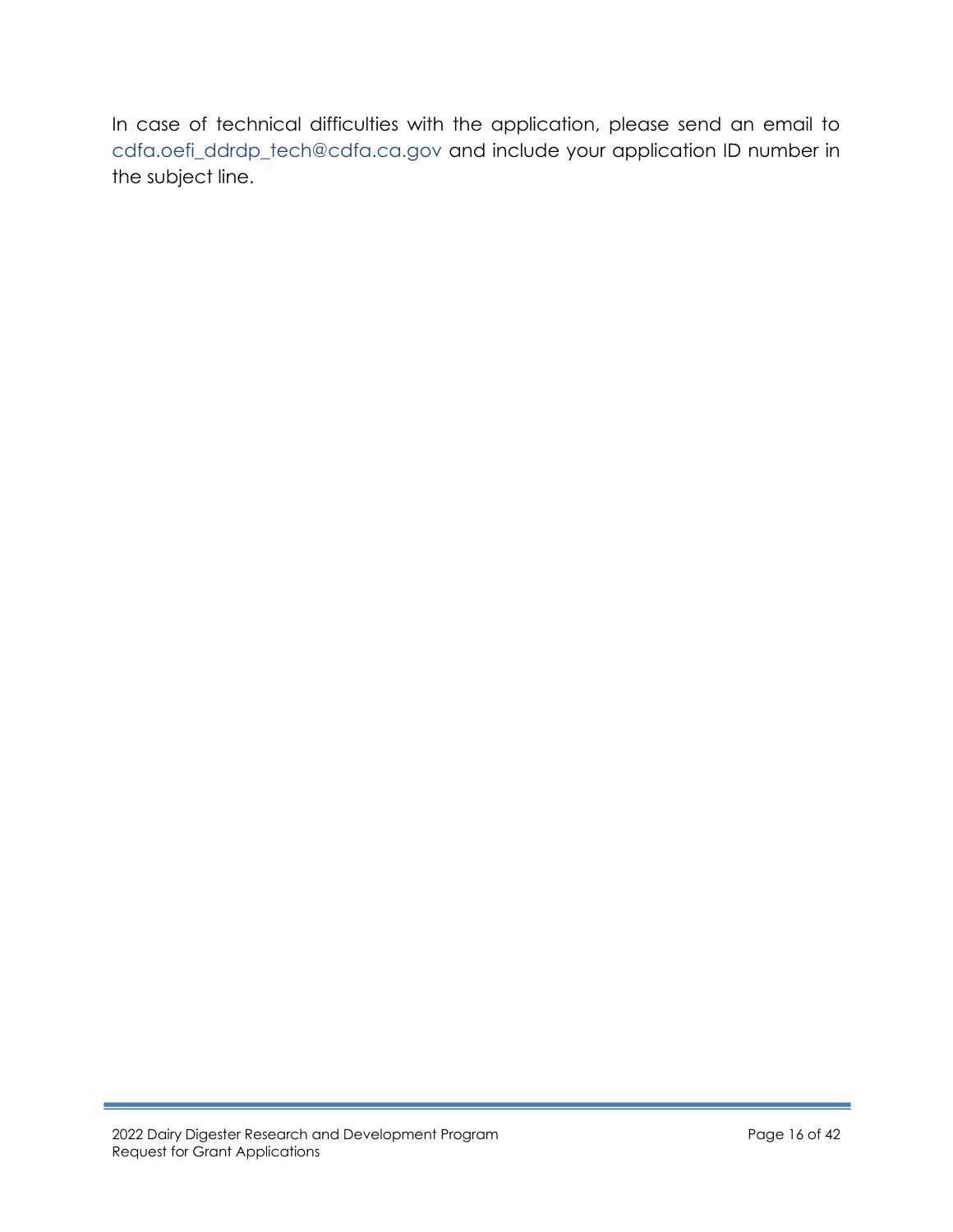## <span id="page-16-1"></span><span id="page-16-0"></span>Grant Application Questions and Attachments

Attachments must be submitted in Arial font size 12, with one (1) inch margins, and page numbers should be on the bottom right corner. Attachments listed as single PDF files (supporting documents, letters of support, design plans, etc.) have recommended page limits noted in the section below.

All attachments must include the 8-digit Application Identification number, automatically assigned to your application by the application submission platform in the top left corner.

### <span id="page-16-2"></span>**Questionnaire**

A preview of the application questions is available in [Application Questionnaire](https://www.cdfa.ca.gov/oefi/DDRDP/docs/2022_DDRDP_Questionnaire.pdf)  [Preview](https://www.cdfa.ca.gov/oefi/DDRDP/docs/2022_DDRDP_Questionnaire.pdf).

### <span id="page-16-3"></span>**Application Sections**

For attachments and supporting materials that do not have a required template, applicants are encouraged to create a linkable table of contents and/or hyperlinks to reference applicable sections within a document. Do not include extraneous or duplicate information.

#### <span id="page-16-4"></span>**1. Digester Project Plan and Long-Term Viability**

#### **Attachment 1: [Project](file:///C:/Users/steven.hall/AppData/Local/Microsoft/Windows/INetCache/Content.Outlook/E985YNDL/Project%20Implementation%20Plan.docx) Narrative Template**

The Project Narrative should detail the history and background of the dairy operation, the type of digester to be used in the proposal, plans for renewable power or low-carbon fuels (i.e., clearly specify BioMAT and offtake contract and/or status), specify any peak demand provisions, discuss local vs. regional use of generated fuel or electricity, site control, sustainability of the project, operations, maintenance, organization of project team, and experience. For projects that are a part of a larger cluster, include a detailed plan for the entire cluster, including a feasibility analysis indicating the minimum number of projects critical to the economic and technical viability of the cluster, and assign the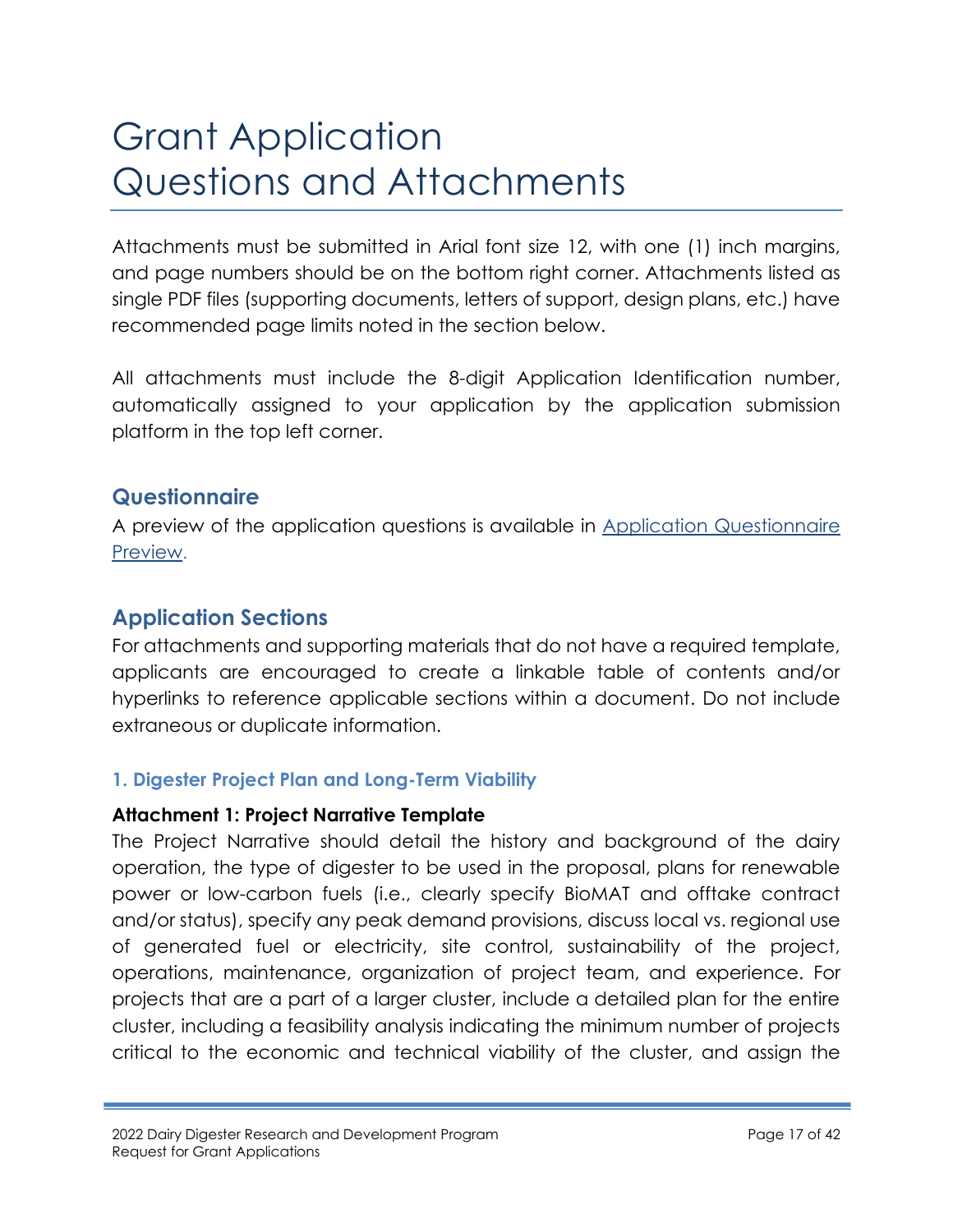priority for the dairy digester in the cluster by qualifying them as low, medium or high importance.

For projects that propose to change their biogas end-use within the 10-year life of the project, discuss this in Project Narrative, and ensure that this is reflected and consistent in the Estimated GHG Emissions Reduction, Environmental Performance, Community Impact, Budget Worksheet sections, and Work Plan attachment.

Complete and upload the [Project Narrative template](https://www.cdfa.ca.gov/oefi/DDRDP/docs/2022_DDRDP_Project_Narrative_Template.docx) as a Word file to the online system. Ensure that all values and inputs discussed in the project narrative are consistent with those in the DDRDP Benefits Calculator Tool.

In addition to the Project Narrative template, include the following supporting materials:

- **Supporting Materials 1.1:** Site plan, project design documents, cluster maps, schematic diagrams, etc. Offtake agreements and power purchase agreement (PPA) documents should be uploaded to Section 6: Project Readiness and Permit Status. Upload as a single PDF file; 60 pages recommended.
- **Supporting Materials 1.2:** Resumes, team commitment letters, etc. Upload as a single PDF file; 36 pages recommended.
- **Supporting Materials 1.3:** Copy of Deed and/or Lease Agreement (if applicable). Upload as a single PDF file; no total page limit.

#### **Attachment 2: Work Plan Template**

The Work Plan must clearly describe the tasks and activities required to accomplish goals/objectives in the proposed Project Narrative. It must identify measurable targets and timelines and include an evaluation component to measure the success of the project and determine whether the project objectives were accomplished.

Complete and upload the [Work Plan template](https://www.cdfa.ca.gov/oefi/DDRDP/docs/2022_DDRDP_WorkPlan_Template.docx) as a Word file.

#### <span id="page-17-0"></span>**2. Budget Worksheet and Financials**

#### **Attachment 3: Budget Worksheet Template**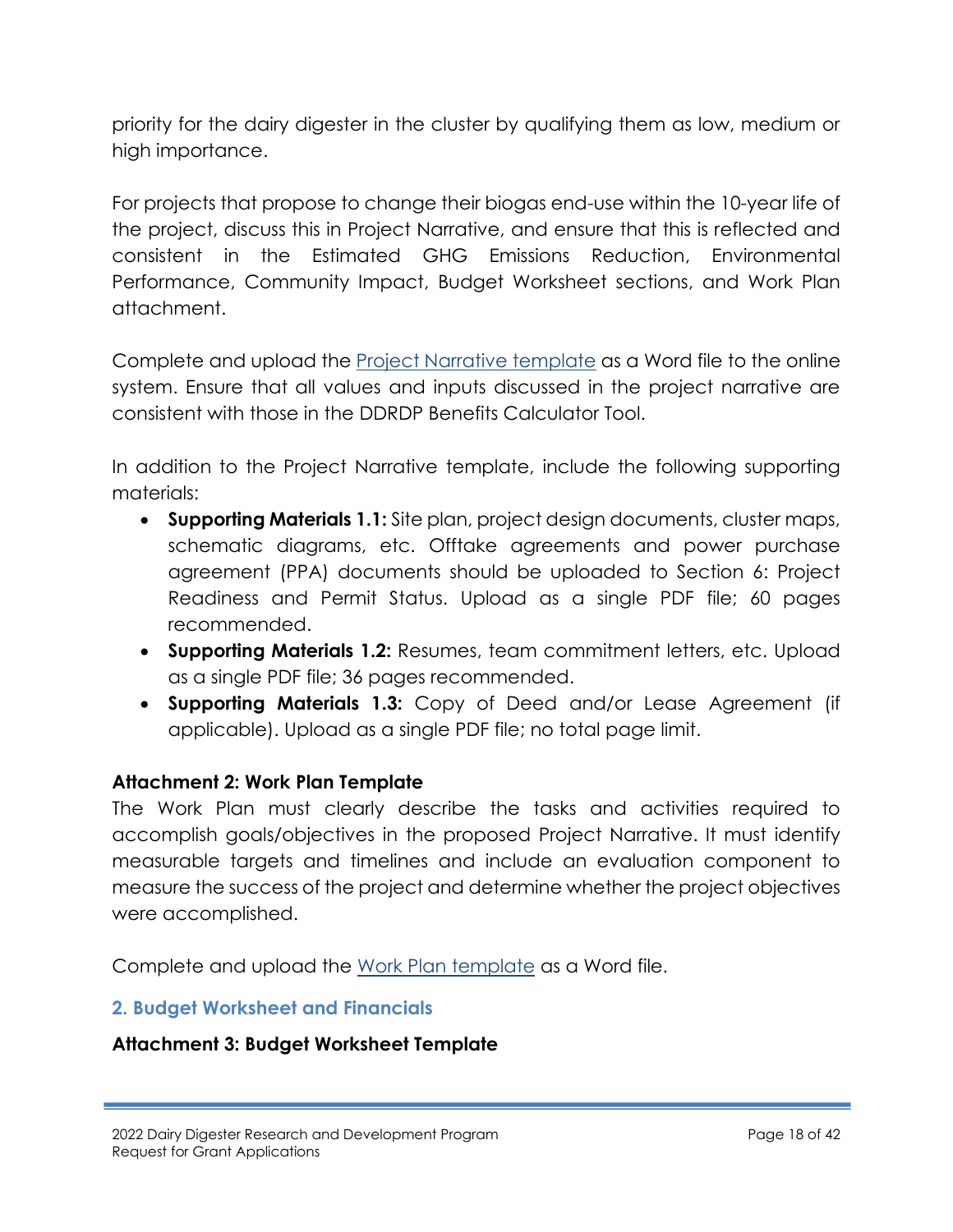Applicants must provide a clear accounting of costs, bid sheets and estimates, work hours, and equipment associated with all activities necessary to complete the project. Applicants must identify DDRDP funds requested, the source and amount of matching (cash) funds, in-kind contributions, State and Federal funds, and all other funding sources necessary to complete the project.

Complete and upload the [Budget Worksheet template](https://www.cdfa.ca.gov/oefi/DDRDP/docs/2022_DDRDP_BudgetWorksheet_Template.xlsx) as an Excel file.

In addition to the Budget Worksheet Template, include the following supporting materials (no template provided):

• **Supporting Materials 3.1:** Bids, quotes, or estimates to support budget costs. Applicants are encouraged to obtain multiple estimates to ensure costs are reasonable and consistent with the market rate. Upload as a single PDF file; no total page limit.

### **Attachment 4: Financials**

There is no template to complete for Financials; however, applicants must attach the following documentation:

- Provide documentation regarding the dairy and the developer's financial strength. In the case of a partnership, information from all partners (including the dairy operation) is required. This information includes:
	- o Most recent independent CPA Auditor's Report (preferred).
	- o Most recent federal tax returns and accompanying schedules.
	- o Recent Profit/Loss statements.
	- o Project financing letter from a financial institution.
	- o Other appropriate documentation that demonstrates your organization's (e.g., Limited Liability Company) financial stability, such as: Articles of Incorporation; Operating Agreement; Bank Statements (including those related to operating and payroll, and lines of credit if applicable); or General Ledger.
- If the project will be a new partnership with little or no history, please submit key financial information from all collaborators (e.g., dairy operators and developer).
- Indicate all additional funding sources and the ability to commence work while waiting for grant payments in arrears.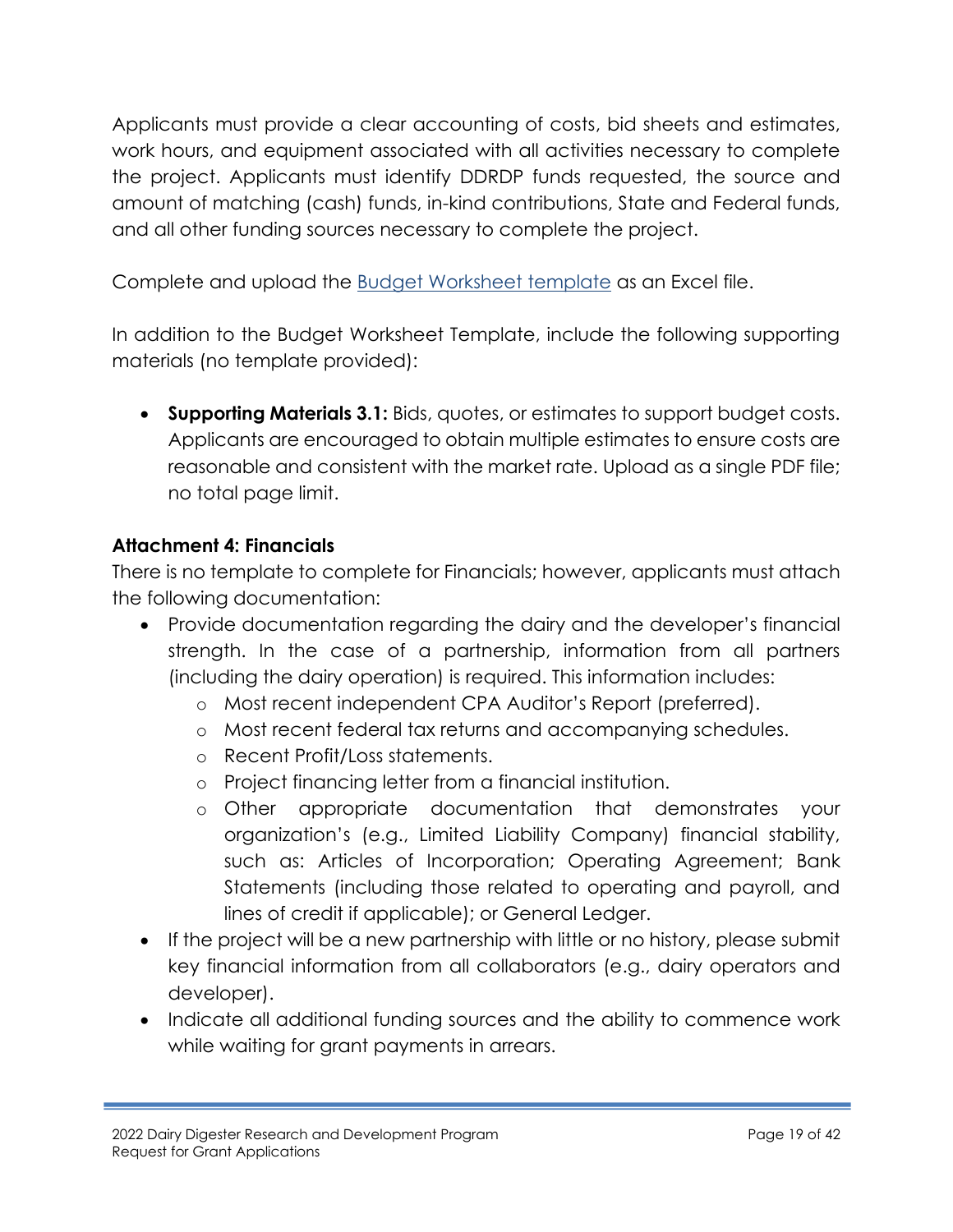*Note: Project partners must not have filed for bankruptcy in the past five years.* 

Upload as a single PDF file; no total page limit.

### <span id="page-19-0"></span>**3. Estimated GHG Emissions Reduction**

#### **Attachment 5: DDRDP Benefits Calculator Tool**

Estimate the project GHG emissions reduction with the DDRDP Benefits Calculator Tool.

Complete and upload the [DDRDP Benefits Calculator Tool.](https://ww2.arb.ca.gov/resources/documents/cci-quantification-benefits-and-reporting-materials)

*Applicants must provide the latest DDRDP Benefits Calculator Tool as a LOCKED Excel file. If a PDF file is provided unaccompanied of the Excel spreadsheet or it is unlocked, the application will be disqualified.*

In addition to the DDRDP Benefits Calculator Tool template, include the following supporting materials:

• **Supporting Materials 5.1:** Explanation of variables different from the DDRDP Benefits Calculator Tool. For example, the non-default volume of manure volatile solids deposited on land and not entering the anaerobic environment; proof of herd documentation for the past 12 months; and use of default values for standard milk in absence of dairy-specific data (if applicable). Upload as a single PDF file; 24 pages recommended.

#### <span id="page-19-1"></span>**4. Project Readiness and Permitting Status**

**Attachment 6: Project Readiness Template** 

Complete template for [Project Readiness.](https://www.cdfa.ca.gov/oefi/DDRDP/docs/2022_DDRDP_Project_Readiness_Template.docx)

Applicants should describe the permits needed for the digester project. Provide a table of all permits needed and permit status. Discuss the dairy's permit status, any current or pending enforcement actions of any kind, or non-compliance status for the dairy operation or other associated party on the project. Discuss the status of interconnection, power purchase agreement, and offtake agreements. Upload as a single Word file; 6 pages max.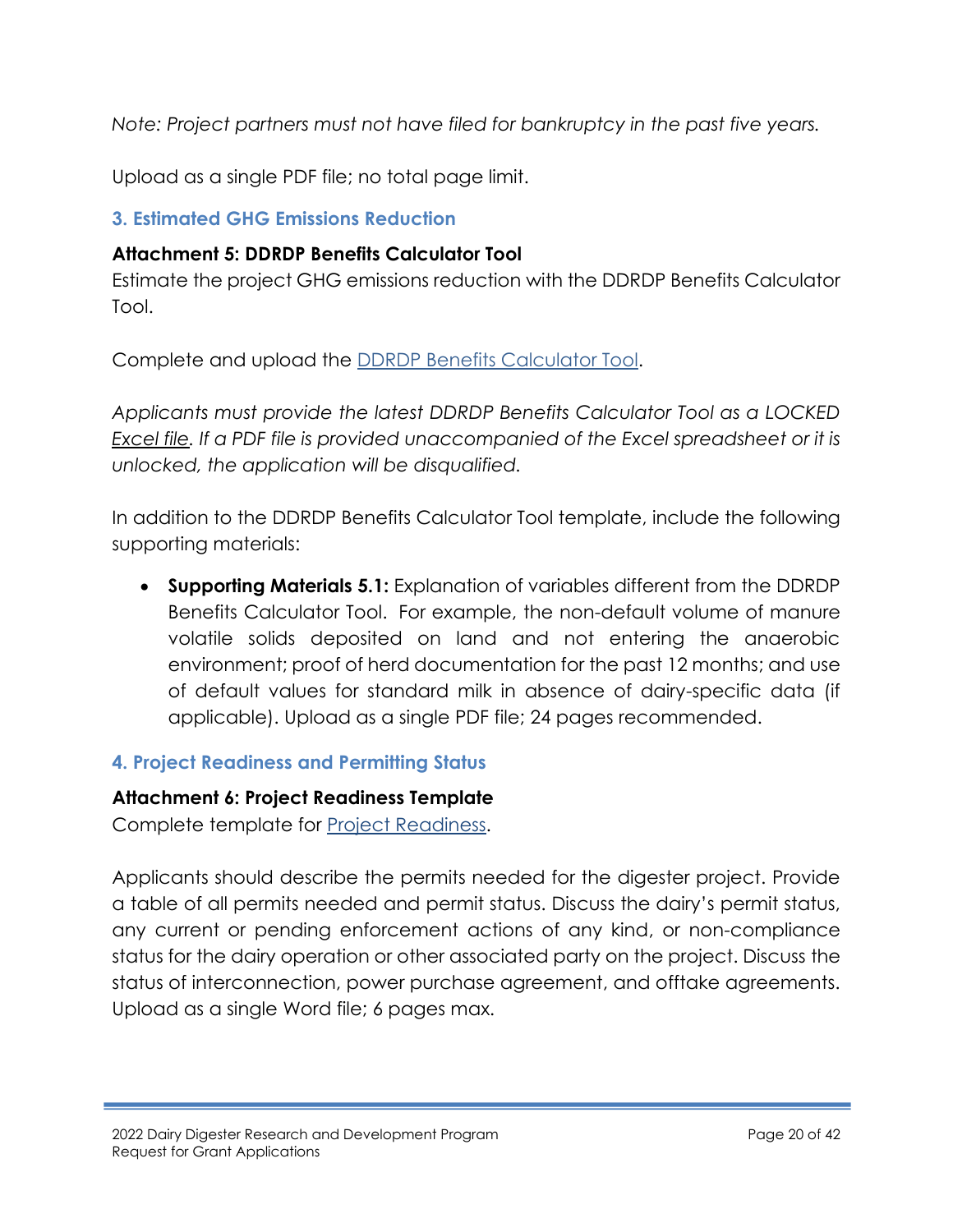- **Supporting Materials 6.1:** Applicants must also attach the following documentation: Depending on the type of project, additional local, State, or Federal permits may be required. Potential permits may include: Department of Toxic Substances Control; Federal Dept. of Transportation, Caltrans and the CHP; City/County Fire Departments; City/Fire Building and Safety Departments; and Air Tank Permits from CA Department of Industrial Relations, etc.
- **Supporting Material 6.2:** Depending on the project type, attach documentation showing the status of interconnection, offtake agreements, and/or power purchase agreements.

Upload as a single PDF file; 120 pages recommended.

*Please see Additional Guidance, [Project Readiness Resources,](#page-26-0) for resources to assist with the project readiness component.*

#### <span id="page-20-0"></span>**5. Environmental Performance**

#### **Attachment 7: Environmental Performance Template**

The Environmental Performance attachment should describe the project's impact on criteria pollutants (such as NOx), toxic air contaminants, and hazardous air pollutants. Provide a detailed explanation of additional co-benefits such as: water conservation, value-added products, utilization of waste heat, reduction of odor, nutrient management, etc. Discuss the strategy to achieve these benefits and ensure they are included in the Work Plan attachment and Budget Worksheet section.

Projects are required to mitigate the impact of criteria pollutants. Examples of acceptable mitigation strategies include, but are not limited to:

- a) Replacement of diesel engines and/or equipment with low or non-NOx emitting engines and/or equipment. These must be used directly on the dairy operation within the project boundary at least 90% of the time.
- b) Purchase of NOx offset credits. Specify the agency and the program where the credits were purchased.
- c) Executed Community Benefits Agreement with the local community or other stakeholders that address and identify disadvantaged community needs (e.g., innovative, alternative fuel bus, charging stations, etc).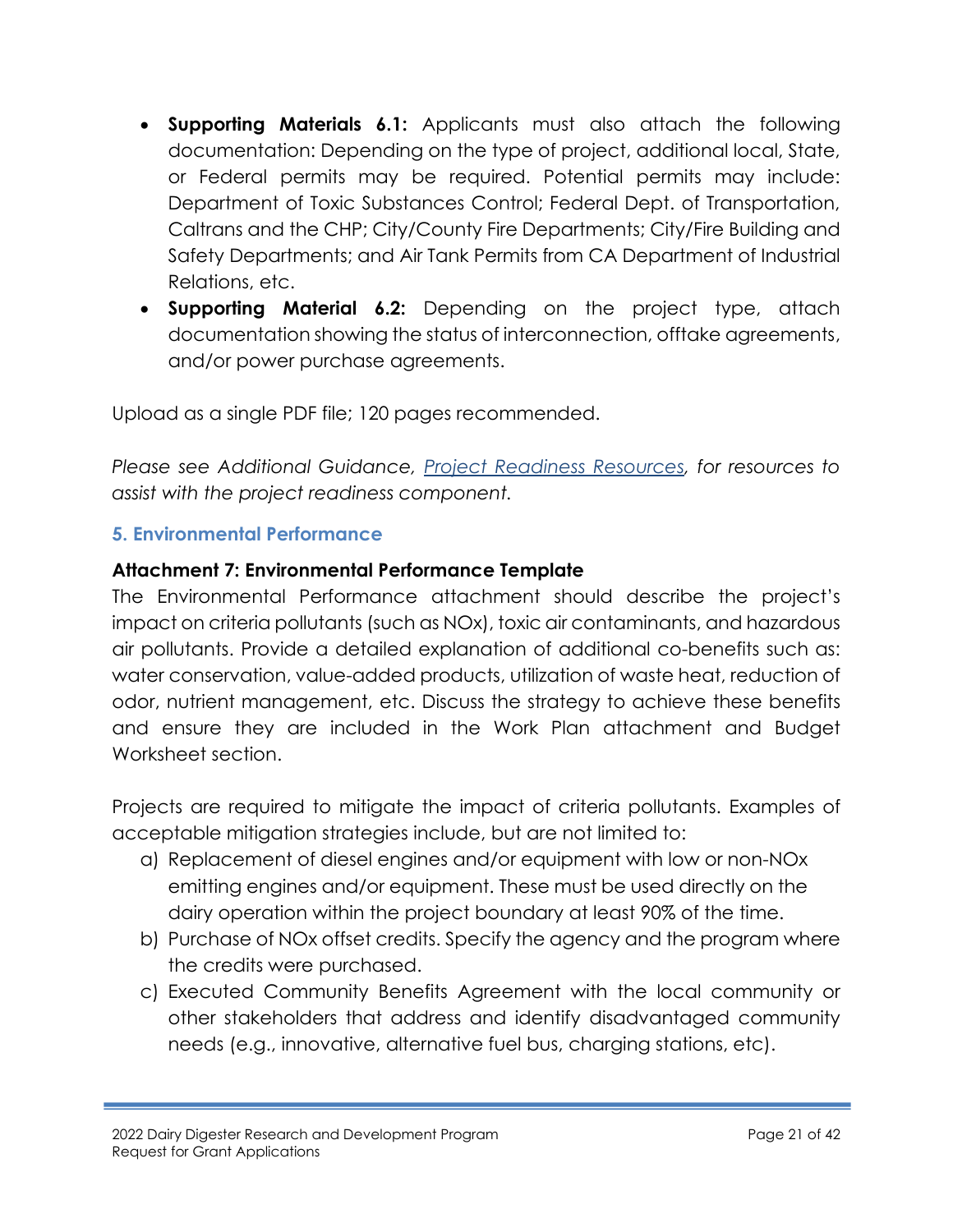Complete and upload the [Environmental Performance template](https://www.cdfa.ca.gov/oefi/DDRDP/docs/2022_DDRDP_Environmental_Performance_Template.docx) as a Word file.

In addition to the Environmental Performance template, include the following supporting materials:

• **Supporting Materials 7.1:** Provide documentation, including but not limited to an explanation and citations from published literature, to support project's environmental performance claims. Upload as a single PDF file; 120 pages recommended.

#### <span id="page-21-0"></span>**6. Community Impact**

#### **Attachment 8: Community Impact Template**

The Community Impact template should describe how the project will create an economic benefit in the community. Provide estimates on job creation including job classifications or trades, job training credentials, number of jobs provided, number of jobs provided to Priority Populations, project work hours for Priority Populations (hours), average hourly wage (\$), average hourly wage for Priority Populations (\$), total number of workers that completed job training, number of workers in Priority Populations that completed job training, and description of job quality. Reported benefits must be consistent with the Job Training and Workforce Development Benefits Table found at:

[https://www.arb.ca.gov/cc/capandtrade/auctionproceeds/ccidoc/criteriatabl](https://www.arb.ca.gov/cc/capandtrade/auctionproceeds/ccidoc/criteriatable/criteria-table-jobs.pdf) [e/criteria-table-jobs.pdf](https://www.arb.ca.gov/cc/capandtrade/auctionproceeds/ccidoc/criteriatable/criteria-table-jobs.pdf)

Provide details of any negative environmental impacts and explain the mitigation measures that will be implemented. Community outreach efforts must have occurred a maximum of 12 months prior to the application submission deadline. Community outreach efforts must occur within the local community or county where the project is proposed. In-person community meetings are required. Additional outreach through social media is acceptable; however, applicants must provide additional metrics. Examples of additional metrics include, but are not limited to, analytics data including the number of views and shares, screenshots of presentation and/or advertisement to demonstrate what materials were shared with the community, information of social media platform utilized, and how the target audience was notified of the efforts.

• Complete and upload the [Community Impact template](https://www.cdfa.ca.gov/oefi/DDRDP/docs/2022_DDRDP_Community_Impact_Template.docx) as a PDF file.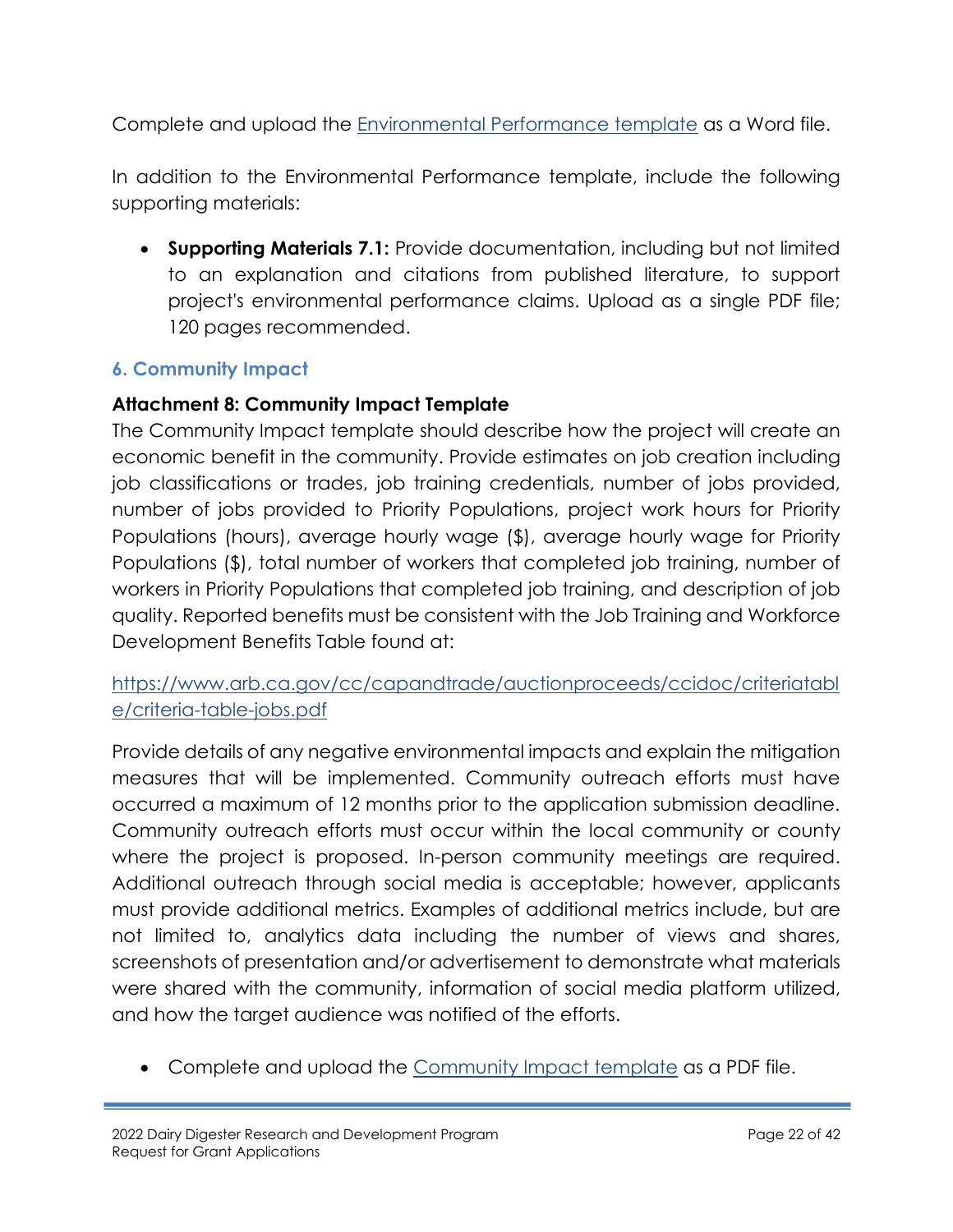Furthermore, applicants are asked to complete and upload the CARB [Community Engagement Questionnaire](https://www.arb.ca.gov/cc/capandtrade/auctionproceeds/final_communityengagement_fillable.pdf?_ga=2.261992333.160684799.1545079685-802572095.1532978244) (pages 1 – 3). The questionnaire is excerpted from the Community Engagement Co-Benefit Assessment Methodology for California Climate Investments and is converted into a fillable table for ease of use. Guidance on how to answer each question is provided in Section C of the full methodology available at: [www.arb.ca.gov/cci-cobenefits.](http://www.arb.ca.gov/cci-cobenefits)

In addition to the Community Impact template, include the following supporting materials:

- **Supporting Materials 8.1:** Provide up to three (3) letters of support from community members, local government, and local community organizations demonstrating that outreach was conducted. Upload as a single PDF file; 24 pages recommended.
- **Supporting Materials 8.2:** Provide documentation to justify responses to the priority population benefits questions. Upload as a single PDF file; 12 pages recommended.

#### *Note:* **Detailed Scoring Criteria are included in** [Appendix E](#page-37-0)**.**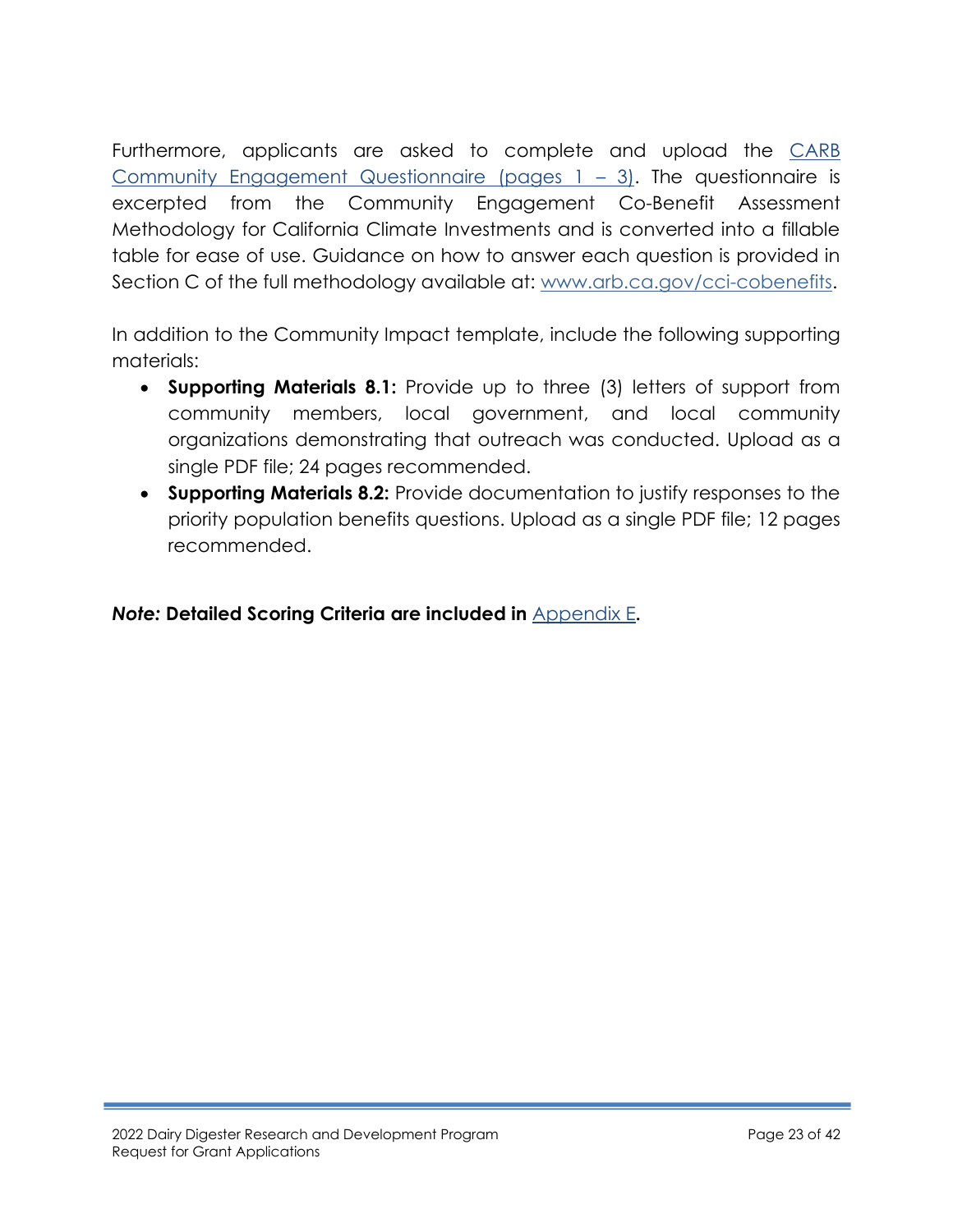## <span id="page-23-0"></span>Review and Notification

#### <span id="page-23-1"></span>**Review Process**

CDFA will fund the highest scoring projects that result in permanent annual GHG emission reductions from dairy manure management and maximum project cobenefits.

CDFA will conduct two levels of review during the grant application process. The first is an administrative review to determine whether grant application requirements are met. Grant applications disqualified as a result of the administrative or financial review may be appealed. The second is a comprehensive and technical review to evaluate the merits of the grant applications based on the scoring criteria. The Technical Advisory Committee (TAC) will complete the second level review. Final award decisions as a result of the comprehensive reviews cannot be appealed.

The TAC is a sub-committee of the California/Federal Dairy Digester Working Group. The TAC will review evaluations from experts regarding the GHG emission reduction calculations and financial soundness components of the grant application. The GHG emission reductions calculations will be reviewed by technical subject matter experts from academic research institutions.

CDFA's Audit Office will review the financial information submitted and will review the applicant's financial soundness and credibility.

CDFA will follow the procedures set forth in [Appendix C: Confidential Information](#page-33-0) with respect to confidential and proprietary information provided in the grant application*.*

CDFA will take applicants' past grant performance into consideration when determining awards of new projects in consultation with Secretary and TAC. Past performance may include, but is not limited to, timely completion of projects, submission of all required documentation and data during and after project completion, cancelation of projects by CDFA due to lack of progress, and cancelation of projects by the recipient that had incurred grant costs and have not returned the funds to CDFA.

Consistent with the [Farmer Equity Act of 2017,](https://leginfo.legislature.ca.gov/faces/billTextClient.xhtml?bill_id=201720180AB1348) Socially Disadvantaged Farmers or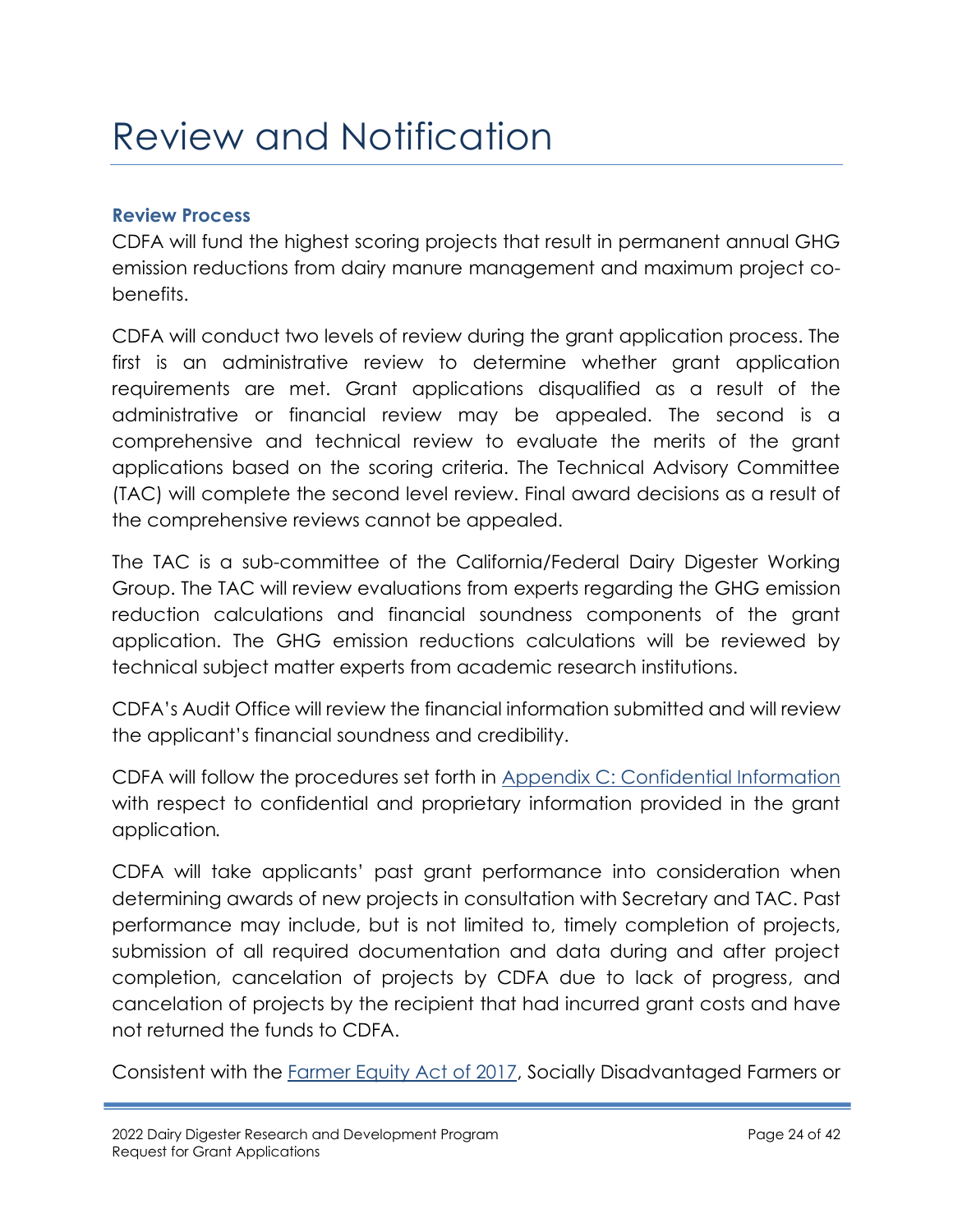Ranchers will be prioritized for funding. CDFA encourages applications from organizations who serve small to medium sized and socially disadvantaged California food producers and farmworkers, including but not limited to BIMPOC (Black, Indigenous, Multiracial, and People of Color), LGBTQ+, women and veterans.

#### <span id="page-24-0"></span>**Disqualifications**

During the administrative review, the following will result in the automatic disqualification of a grant application:

- One or more unanswered questions necessary for the administrative, financial, or technical review.
- Missing, blank, unreadable, corrupt, or otherwise unusable attachments.
- Requests for more than the maximum award amount.
- Application does not comply with **Eligibility and Exclusions**, or does not meet [Program Requirements.](#page-7-1)

APPEAL RIGHTS: Any disqualification taken by the Office of Environmental Farming and Innovation (OEFI) during the administrative review for the preceding reasons may be appealed to CDFA's Office of Hearings and Appeals Office within 10 days of receiving a notice of disqualification from CDFA. The appeal must be in writing and signed by the responsible party name on the grant application or his/her authorized agent. It must state the grounds for the appeal and include any supporting documents and a copy of the decision being challenged. The submissions must be emailed to [CDFA.LegalOffice@cdfa.ca.gov.](mailto:CDFA.LegalOffice@cdfa.ca.gov) If submissions are not received within the time frame provided above, the appeal will be denied.

#### <span id="page-24-1"></span>**Notification and Feedback**

All applicants will be notified regarding the status of their grant applications. Successful applicants will receive specific instructions regarding the award process, including information on invoicing and reporting requirements. Applicants not selected for funding will receive feedback regarding their applications within 60 days after receiving notification.

CDFA will post basic information on the DDRDP website, including but not limited to a list of applications received and the list of projects selected for funding.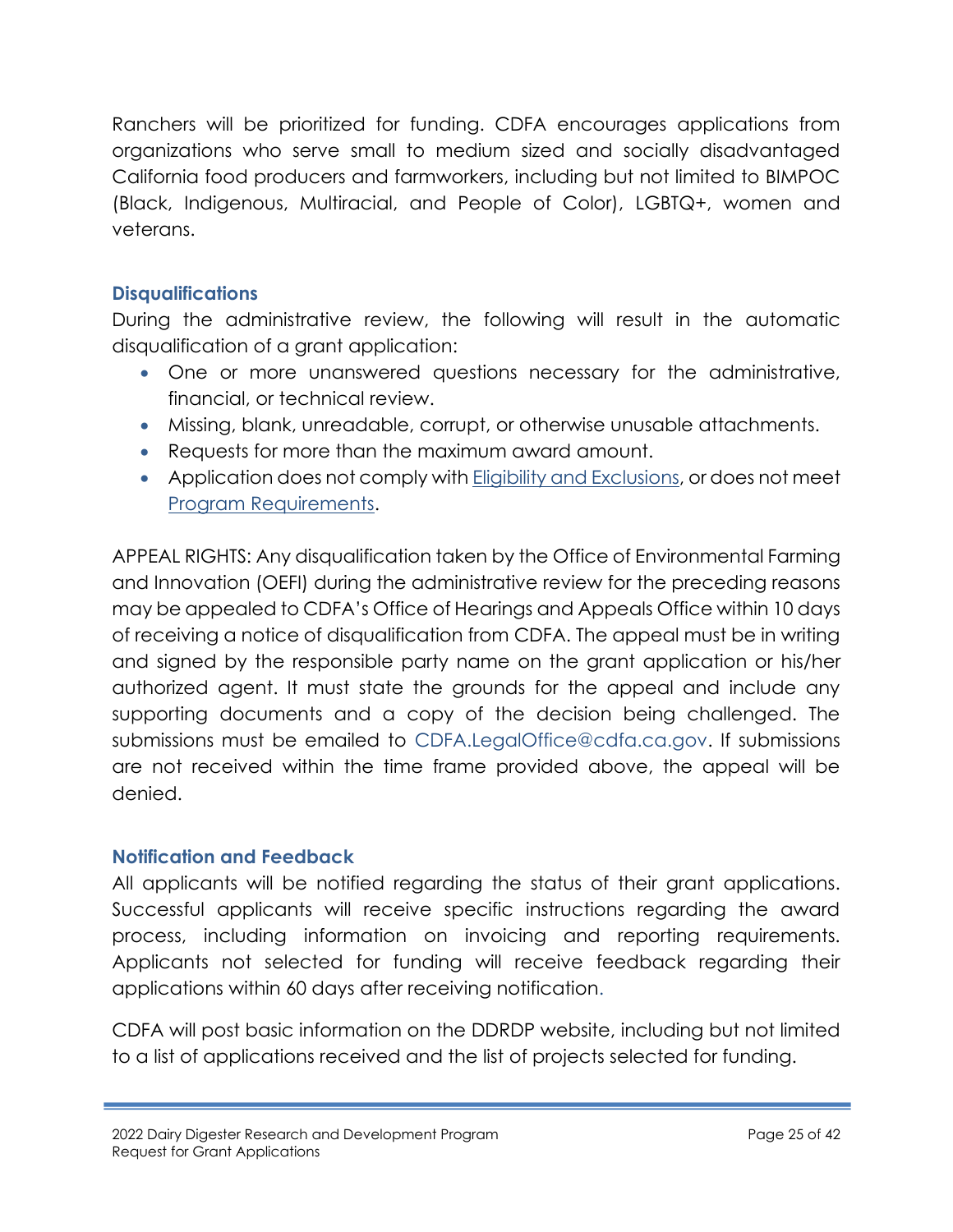## <span id="page-25-0"></span>Assistance and Questions

### <span id="page-25-1"></span>**Workshops**

CDFA will conduct application assistance workshops on the DDRDP solicitation process; please visit<https://www.cdfa.ca.gov/oefi/ddrdp/> for more details. All workshops will be available as live webinars, and all applicants are encouraged to participate.

## <span id="page-25-2"></span>**Questions and Answers (Q&A)**

CDFA cannot assist in the preparation of grant applications; however, general questions regarding the solicitation process may be submitted to: [cdfa.oefi\\_ddrdp\\_tech@cdfa.ca.gov.](mailto:cdfa.oefi_ddrdp_tech@cdfa.ca.gov)

CDFA will conduct three rounds of Questions and Answers (Q&A) to address general questions about the application submission process and program requirements. Responses to all questions received during the workshops or by email will be posted to CDFA's DDRDP website according to the following schedule:

| Questions Received by 5:00 p.m. PT on: Responses Posted by 5:00 p.m. PT on: |                |
|-----------------------------------------------------------------------------|----------------|
| March 25, 2022                                                              | April 1, 2022  |
| April 8, 2022                                                               | April 15, 2022 |
| April 22, 2022                                                              | April 29, 2022 |

To maintain the integrity of the competitive grant process, CDFA is unable to advise and/or provide individuals with any information regarding specific grant application questions during the solicitation process.

## **Community Outreach Guidelines**

CDFA will provide community outreach guidelines on community engagement strategies which are available on the DDRDP webpage: [https://www.cdfa.ca.gov/oefi/ddrdp/.](https://www.cdfa.ca.gov/oefi/ddrdp/)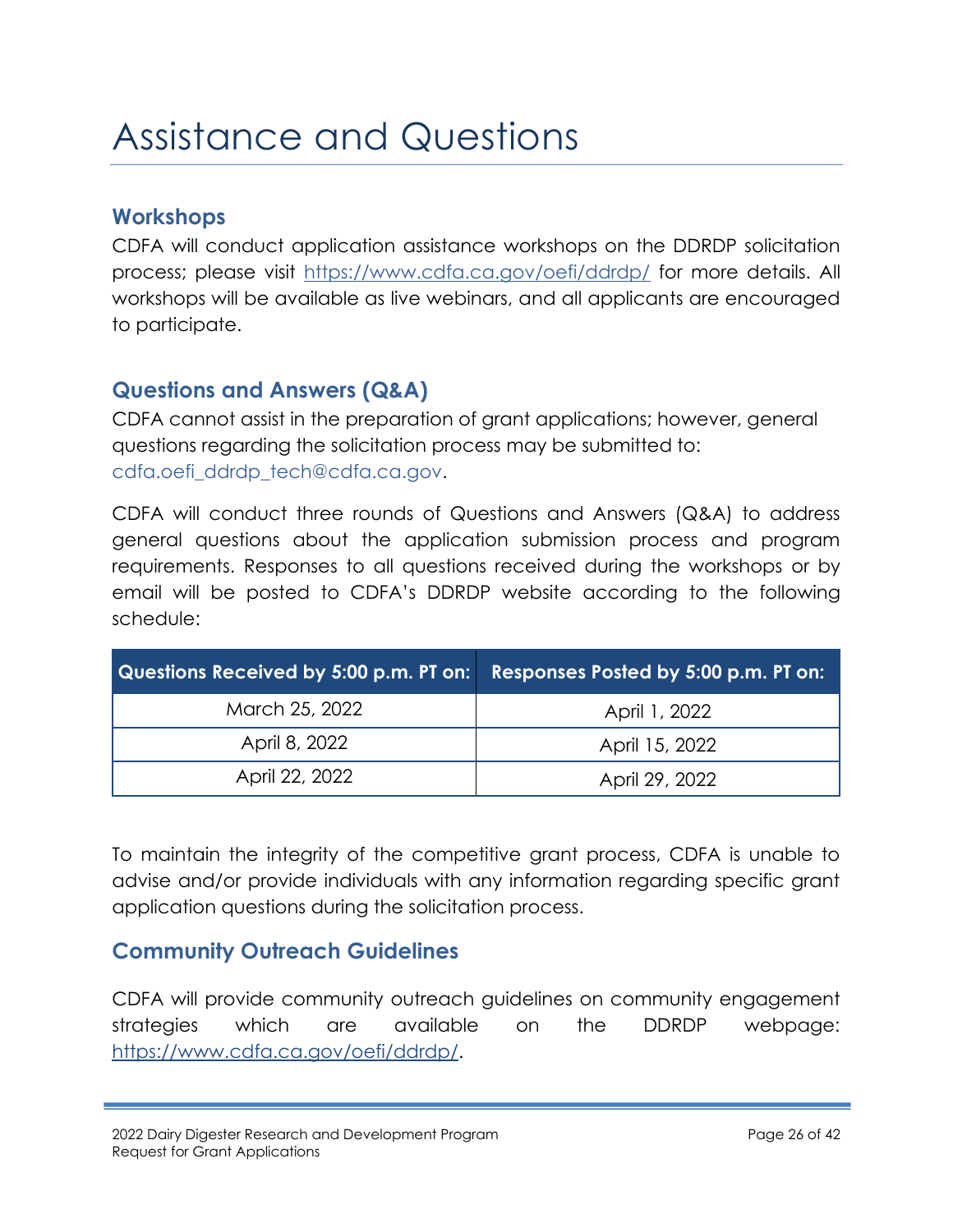## <span id="page-26-0"></span>**Project Readiness Resources**

To assist applicants with this component of their project, the following information is provided as a resource:

- General assistance with siting and permitting a digester: <http://business.ca.gov/> and<https://www.calgold.ca.gov/>
- SoCalGas Renewable Natural Gas Toolkit can be found here: [https://www.socalgas.com/1443741172283/rng-toolkit\\_v2.pdf](https://www.socalgas.com/1443741172283/rng-toolkit_v2.pdf)
- *Air Quality*: San Joaquin Air Pollution Control District Best Available Control Technologies (BACT) Guideline 3.3.15 for Waste Gas-Fired IC Engines applies to engines fueled with digester gas. The District BACT Guidelines can be found in the BACT Clearinghouse: <http://www.valleyair.org/busind/pto/bact/bactidx.htm>
- Sacramento Metropolitan Air Quality Management District's BACT Clearinghouse: [http://www.airquality.org/businesses/permits-registration](http://www.airquality.org/businesses/permits-registration-programs/best-available-control-technology-(bact))[programs/best-available-control-technology-\(bact\)](http://www.airquality.org/businesses/permits-registration-programs/best-available-control-technology-(bact))
- South Coast Air Quality Management District's BACT Guidelines: <http://www.aqmd.gov/home/permits/bact/guidelines>
- BACT contacts for other air Districts can be found here: <http://www.arb.ca.gov/bact/contact.htm>

## <span id="page-26-1"></span>Related Grant Opportunities

Please explore other CDFA grant programs that might be of interest to you on the [CDFA grants webpage.](https://www.cdfa.ca.gov/grants/) These may include, but are not limited to, Healthy Soils – Incentives Program, Healthy Soils – Demonstration Program, Alternative Manure Management Program, State Water Efficiency & Enhancement Program, Conservation Planning Grant Program, Pollinator Habitat Incentives Program.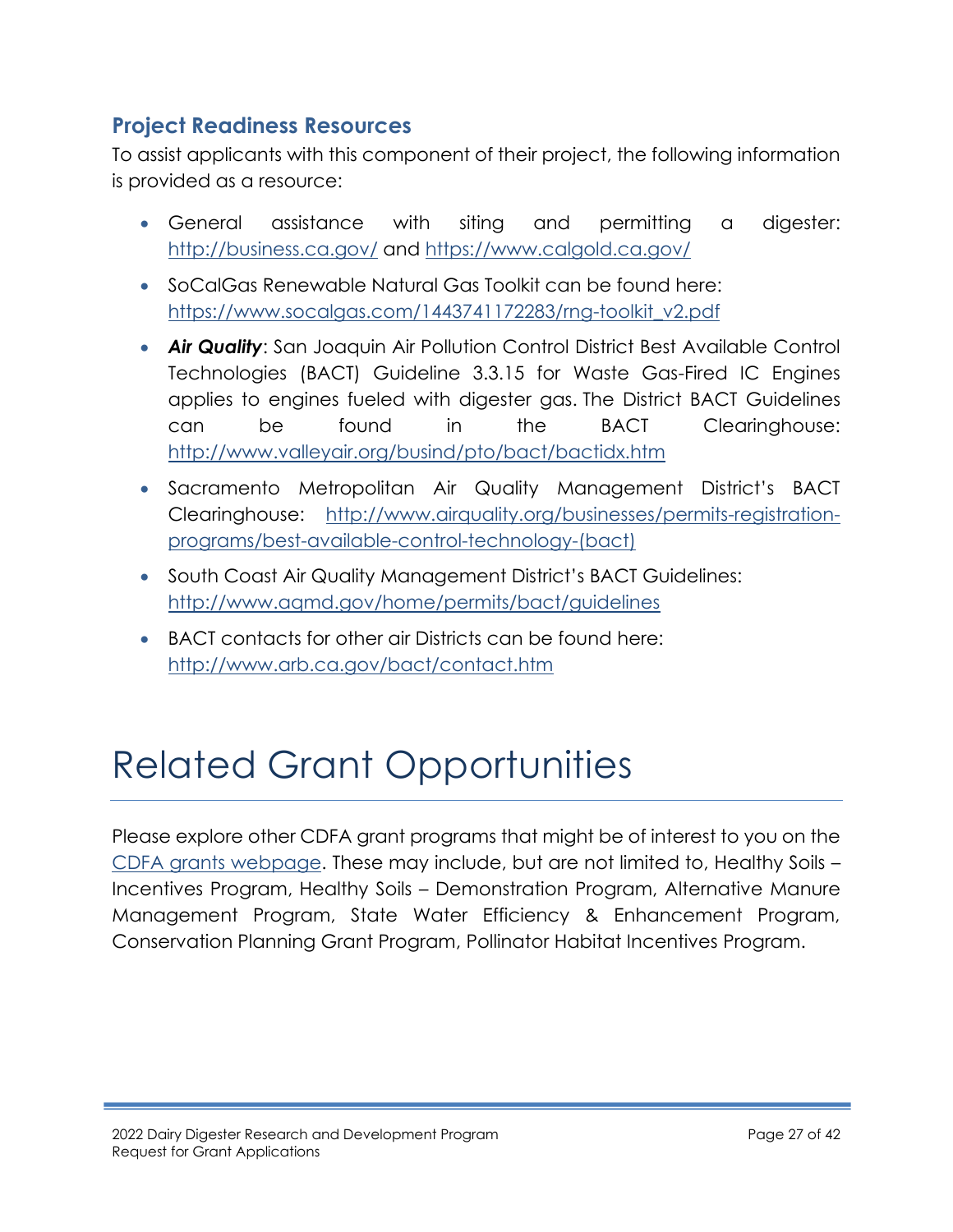## <span id="page-27-0"></span>Appendix A: Attachments

Attachments should be submitted in Arial font size 12, with one (1) inch margins, page numbers should be on the bottom right corner in the format indicated as follows: Financials and Community Impact Template should be submitted as PDF files (.pdf); Budget Worksheet Template and DDRDP Benefits Calculator Tool should be submitted as Excel files (.xls or .xlsx), Project Narrative Template, Work Plan Template, Project Readiness Template, and Environmental Performance Template should be submitted as Word files (.doc or .docx). All supporting materials listed as single PDF files (examples include but are not limited to supporting documents, letters of support, and design plans) have recommended page limits and should be submitted as PDF files. All attachments and supporting materials should include Application Identification number in the top left corner. If a Table of Contents is included, it will not be included in the page limit requirement.

| <b>Application Attachments</b>           |                                                                                                                              |  |
|------------------------------------------|------------------------------------------------------------------------------------------------------------------------------|--|
|                                          | <b>Digester Project Plan and Long-Term Viability</b>                                                                         |  |
| Attachment 1                             | <b>Project Narrative Template</b> (Single Word file, 12 pages maximum<br>[max]                                               |  |
| Supporting<br>Materials 1.1              | Site plan, project design documents, schematic diagrams,<br>cluster maps, etc. (Single PDF file, 60 pages recommended)       |  |
| Supporting<br>Materials 1.2              | Resumes, team commitment letters, etc. (Single PDF file, 36<br>pages recommended)                                            |  |
| Supporting<br>Materials 1.3              | Copy of Deed and/or Lease Agreement (if applicable) (Single<br>PDF file, no page max)                                        |  |
|                                          | Attachment 2 <b>Work Plan Template</b> (Single Word file, 5 pages max)                                                       |  |
| <b>Financials and Budget Worksheet</b>   |                                                                                                                              |  |
|                                          | Attachment 3 <b>Budget Worksheet Template</b> (Excel file, template provided)                                                |  |
| Supporting<br>Materials 3.1              | Bids, quotes, or estimates to support budget costs (Single PDF file;<br> no page max)                                        |  |
|                                          | Attachment 4   Financials (Single PDF file, no page max)                                                                     |  |
| <b>Estimated GHG Emissions Reduction</b> |                                                                                                                              |  |
|                                          | Attachment 5 DDRDP Benefits Calculator Tool (Excel file)                                                                     |  |
| Supporting<br>Materials 5.1              | Explanation of variables different from the DDRDP Benefits<br>Calculator. Upload as a single PDF file; 24 pages recommended. |  |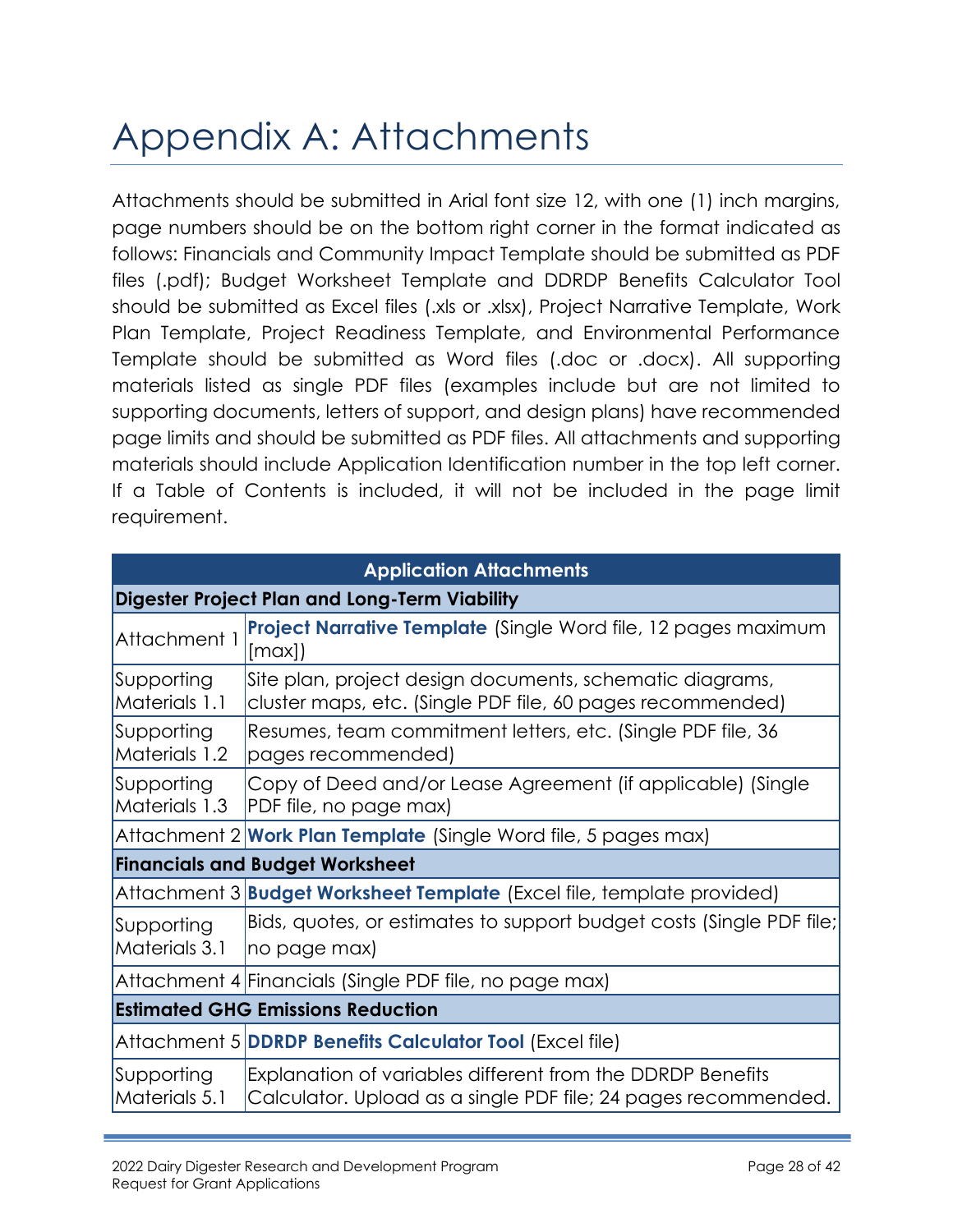| <b>Project Readiness and Permitting Status</b> |                                                                                                                                                            |  |
|------------------------------------------------|------------------------------------------------------------------------------------------------------------------------------------------------------------|--|
|                                                | Attachment 6 <b>Project Readiness Template</b> (Single Word file, 6 pages max)                                                                             |  |
| Supporting<br>Materials 6.1                    | Additional Permitting Documents (Single PDF file, 120 pages<br> recommended)                                                                               |  |
| Supporting<br>Materials 6.2                    | Status of interconnection, offtake agreements; power purchase<br>agreements, etc. (Single PDF file, 120 pages recommended)                                 |  |
| <b>Environmental Performance</b>               |                                                                                                                                                            |  |
| Attachment 7                                   | <b>Environmental Performance Template</b> (Single Word file, 6 pages<br>max)                                                                               |  |
| Supporting<br>Materials 7.1                    | Explanation and citations from published literature, to support<br>project's environmental performance claims. (Single PDF file, 120<br>pages recommended) |  |
| <b>Community Impact</b>                        |                                                                                                                                                            |  |
| Attachment<br>18a                              | <b>Community Impact Template</b> (Single PDF file, 6 pages max)                                                                                            |  |
| <b>Attachment</b><br>l8b                       | <b>CARB Community Engagement Questionnaire (pages 1-3, Single</b><br>PDF file)                                                                             |  |
| Supporting<br>Materials 8.1                    | Up to 3 Letters of Support (Single PDF file, 24 pages<br>recommended)                                                                                      |  |
| Supporting<br><b>Materials 8.2</b>             | Explanation of Priority Population Benefits (Single PDF file, 12<br>pages recommended)                                                                     |  |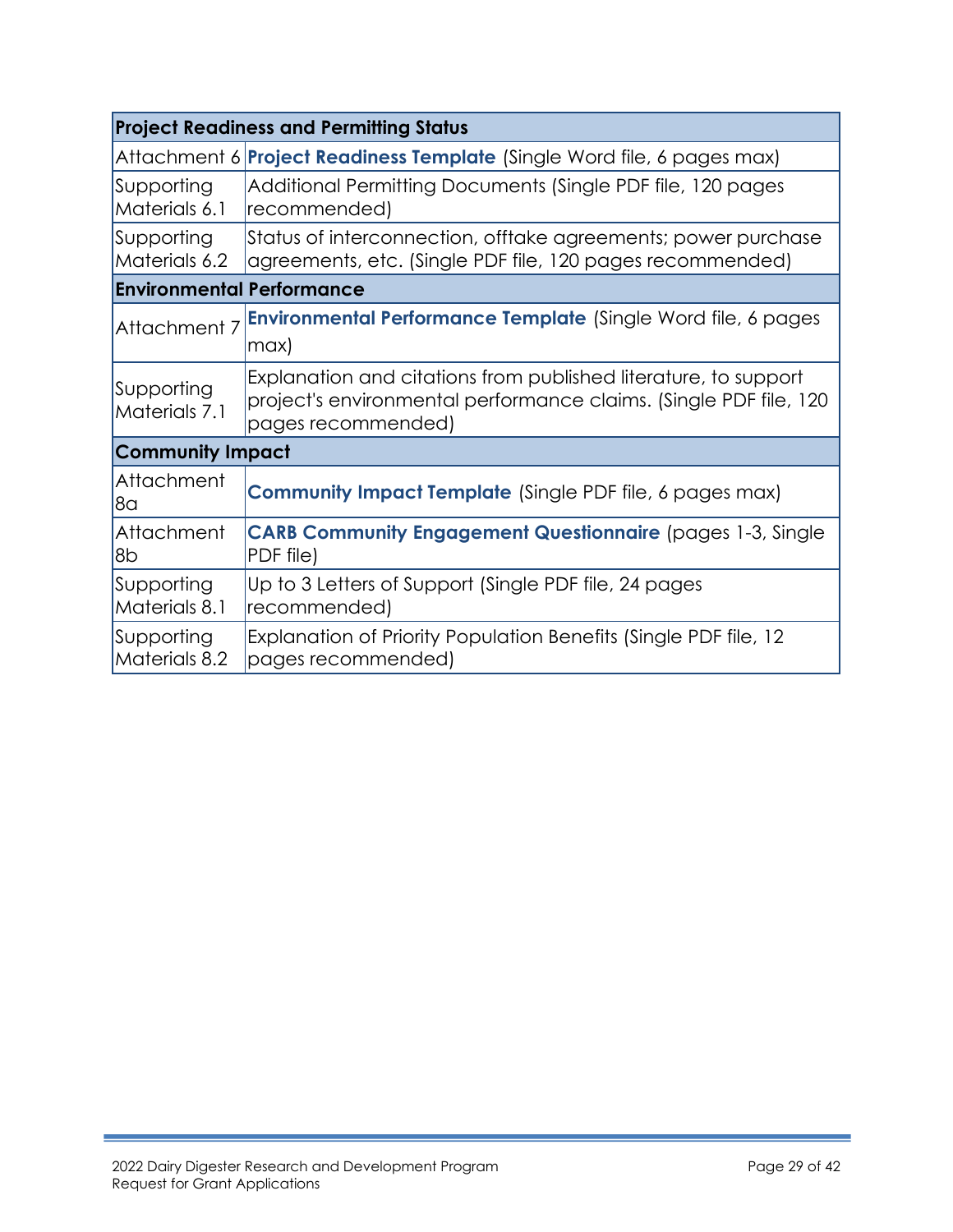## <span id="page-29-0"></span>Appendix B: Grant Recipient **Requirements**

#### <span id="page-29-1"></span>**Grant Agreement**

CDFA will initiate the Grant Agreement process with applicants selected to receive a grant award. This process of executing a grant agreement is estimated to take several months. Following a pre-project consultation (if needed), applicants with projects selected for funding will receive a Grant Agreement package with specific instructions regarding award requirements, including information on project implementation, verification, and payment process.

| <b>Grant Agreement Stage</b>                                                                                                                                                                                                                                        | <b>Estimated Time for</b><br><b>Stage Completion</b> |
|---------------------------------------------------------------------------------------------------------------------------------------------------------------------------------------------------------------------------------------------------------------------|------------------------------------------------------|
| Grant packet is completed - during this step, CDFA will<br>work with awardees to get the information necessary to<br>execute the grant agreement. Timeline for this step is<br>dependent on how promptly information is provided to<br>CDFA by the grant recipient. | Variable                                             |
| Grant agreement execution                                                                                                                                                                                                                                           | Up to 120 days                                       |

Once a Grant Agreement is executed, grant recipients can begin implementation of the project. Grant recipients are responsible for the overall management of their awarded project to ensure all project activities, including labor associated with the installation are completed no later than the end of the grant agreement term.

#### <span id="page-29-2"></span>**Payment Process**

CDFA will provide grant recipients with the necessary grant award and invoicing documents. The remaining funds will be allocated on a reimbursement basis. Invoices must be submitted quarterly and include all supporting financial documentation to substantiate expenses. CDFA will withhold 10 percent from the total grant award until the verification requirement is complete to ensure grant recipients install their project as approved by CDFA. Invoicing and closeout of all project expenditures must be completed no later than the end of the grant agreement term.

The grant recipients matching fund expenditures must equal or exceed the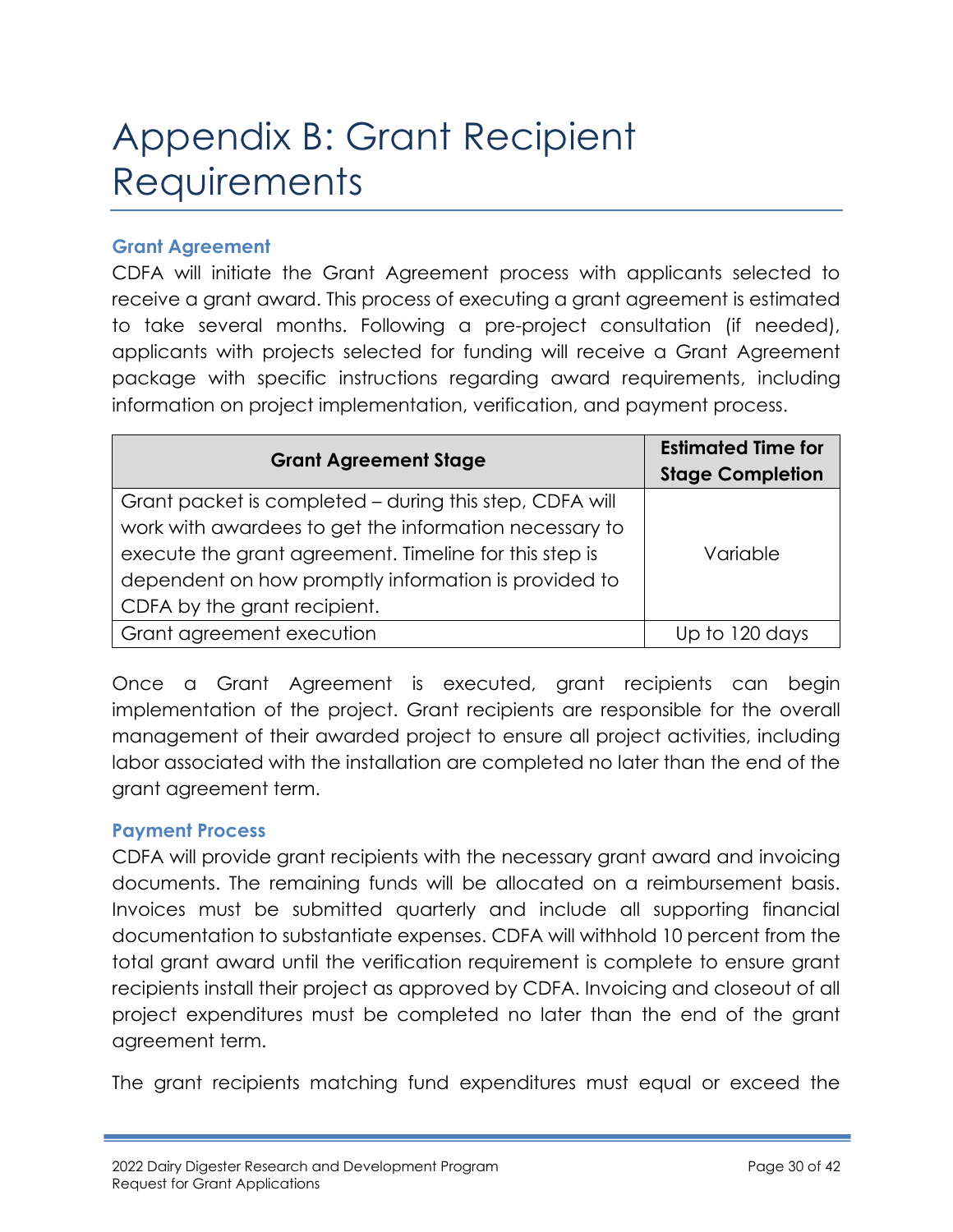DDRDP grant expenditures throughout the grant agreement term. If matching funds are not expended at a rate consistent with grant funds, CDFA will withhold grant funds until matching funds are expended at a consistent rate.

### <span id="page-30-0"></span>**Reporting**

Grant recipients will be required to submit quarterly progress reports during the project term. The Progress Report is used to identify tasks and activities achieved, potential concerns, matching funds expended to date, and other pertinent information, such as greenhouse gas reductions and project benefits. The Progress Report will require recipients to provide project information including but not limited to:

- GHG emission reductions estimated using the DDRDP Benefits Calculator Tool.
- Detailed explanation of project co-benefits achieved, and description of efforts planned or in place for sustaining the project's co-benefits through the life of the project.
- Detailed explanation of economic benefits (including but not limited to job classifications, job education required, job experience required, job training credentials provided, number of jobs provided, number of jobs provided to priority populations, total project work hours, project work hours for priority populations, average hourly wage, average hourly wage for priority populations, total number of workers that completed job training, number of workers in priority populations that completed job training, employer-paid health insurance, paid leave, retirement plan, and targeted hiring strategy) achieved and describe efforts planned or in place for sustaining the project's economic benefits.

A Final Performance Report will be required no later than 30 days after the project installation is complete. The Final Performance Report will require grant recipients to provide an evaluation of project outcomes and how the project contributed to GHG reductions from the dairy operation. Among other important information, grant recipients must report on the following:

• Greenhouse gas reductions, in MTCO<sub>2</sub>e, achieved during the grant term (if any), along with all supporting calculations. Estimate the annual GHG reductions in MTCO<sub>2</sub>e that will occur in each year until five years after completion.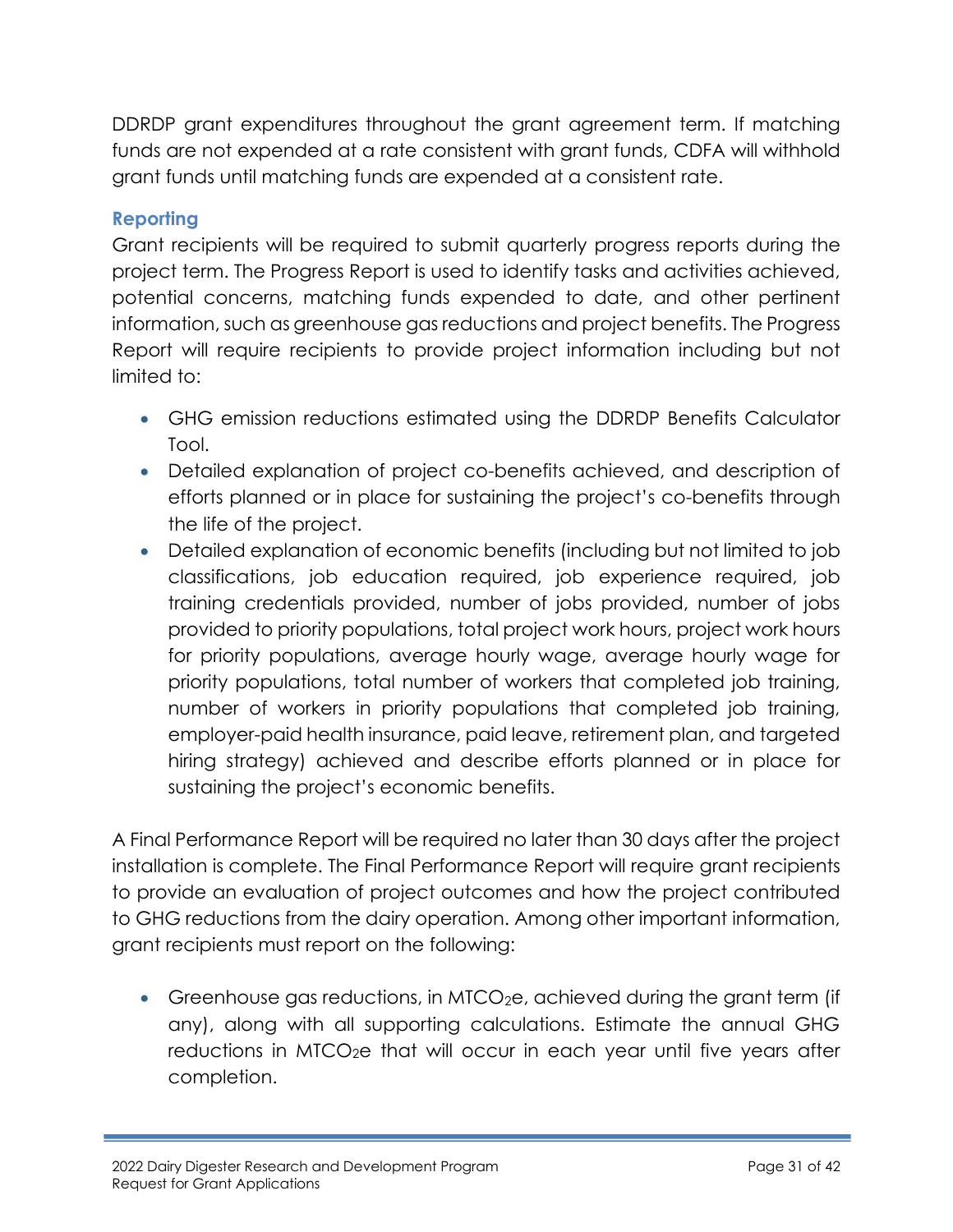• Describe benefits to local communities, including improvements in air and water quality (quantified, if applicable), and economic and social benefits identified in the grant application. Using the grant application as a guide, provide a comprehensive account of all benefits accorded to communities over the project term, and describe efforts planned or in place for sustaining the project's benefits to disadvantaged communities through the life of the project.

#### <span id="page-31-0"></span>**Critical Project Review**

Grant recipients must agree to a Critical Project Review/Site Visit (inperson/virtually) during the project term to verify project progress as reported in Progress Reports submitted to CDFA.

If it is determined by CDFA from the Critical Project Review that at that time the grant project is not meeting, and is unlikely to meet certain milestones, CDFA has the right to terminate the Grant Agreement pursuant to the Terms and Conditions of the Grant Agreement. If the grant is terminated and has incurred any costs during the term, the Grantee must return any previously reimbursed funds. Termination may result in forfeiture by the grantee of any funds retained pursuant to the 10 percent retention policy.

#### <span id="page-31-1"></span>**Post-Project Completion Requirements**

Execution of the Grant Agreement is conditional upon agreement to post-project completion requirements. Grant recipients are expected to maintain documentation related to the DDRDP-funded project, including GHG emissions reduction and energy generation. Grant recipients will be required to report actual GHG reduction benefits achieved for a period of five years after project completion to CDFA and other relevant agencies.

The data to be reported will include (but may not be limited to):

- Average population of livestock in each livestock category in the last 12 months.
- Quantity of methane captured and destroyed in any biogas destruction device (e.g., MT CH4/year from metered data, if available).
- Quantity of methane captured and utilized for electricity generation, useful thermal energy production, or upgrading to biomethane transportation fuel (MT CH4/year), as applicable.
- Renewable energy generated (kWh, SCF, MMBtu, or gallons fuel/year), as applicable.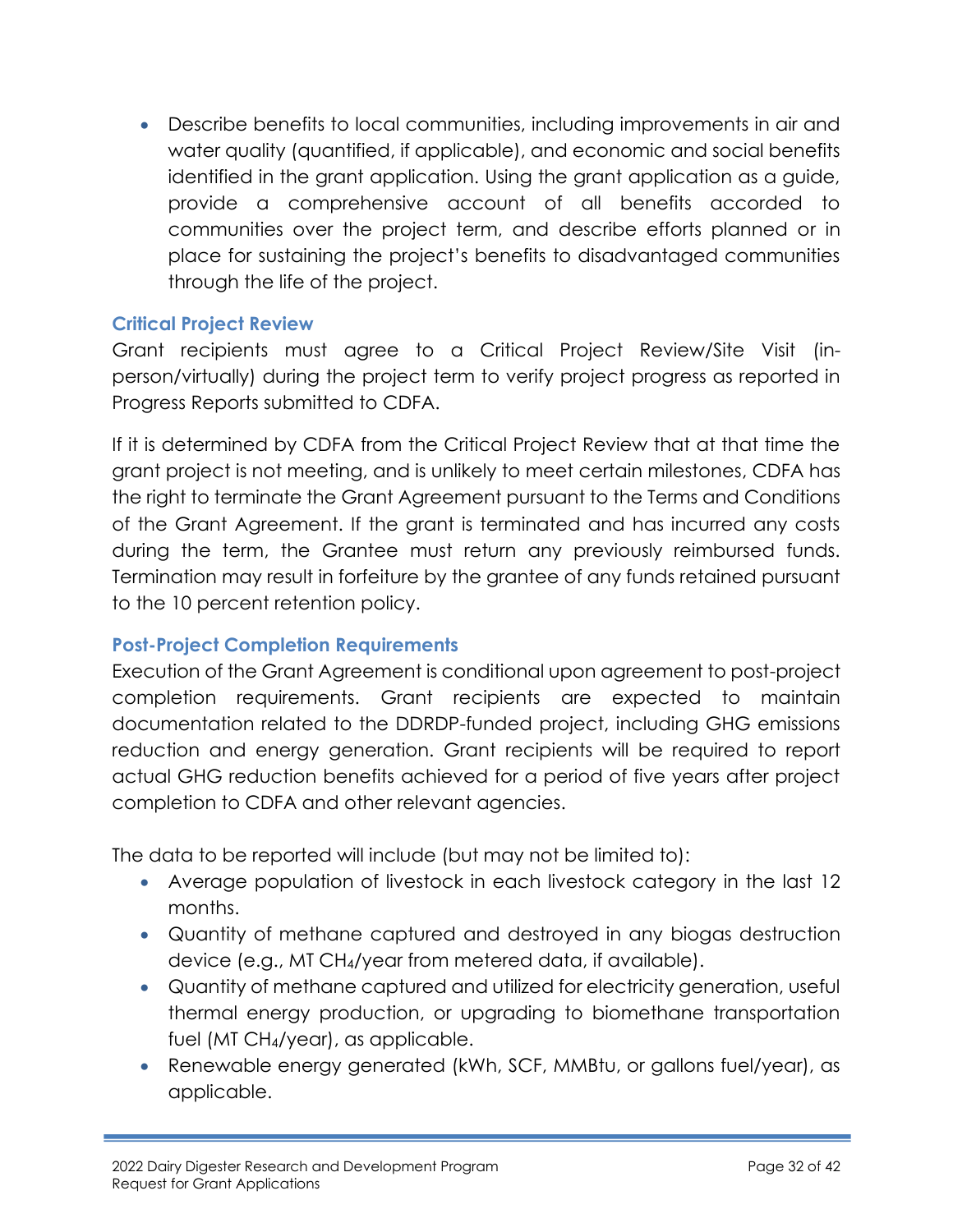- For all stationary and mobile sources associated with manure management activities and all project equipment not powered by biogas, energy consumption by fuel type (kWh, SCF, MMBtu, or gallons fuel/year), as applicable.
- Compost produced, if any (short tons/year).
- Detailed explanation of economic benefits (including but not limited to job classification, job education required, job experience required, job training credentials, number of jobs provided, number of jobs provided to priority populations, total project work hours, project work hours for priority population, average hourly wage, average hourly wage for priority populations, total number of workers that completed job training, number of workers in priority populations that completed job training, employerpaid health insurance, paid leave, retirement plan, and targeted hiring strategy) achieved and describe efforts planned or in place for sustaining the project's economic benefits. *Note: Failure to work with CDFA or its designees to provide the necessary project-related documentation will be considered non-performance.*

Reported information on project outcomes will be made publicly available in the Annual Report to the Legislature.

The purpose of this reporting is to demonstrate the long-term success of DDRDPawarded projects by documenting GHG emission reductions and other project benefits. After the project is operational, CDFA will work with grant recipients to collect the necessary data and quantify GHG emission reductions. Failure to work with CDFA or its designees to provide the necessary project-related documentation will be considered non-performance. In the event of nonperformance, CDFA shall take any action deemed necessary to recover all or any portion of the grant funding.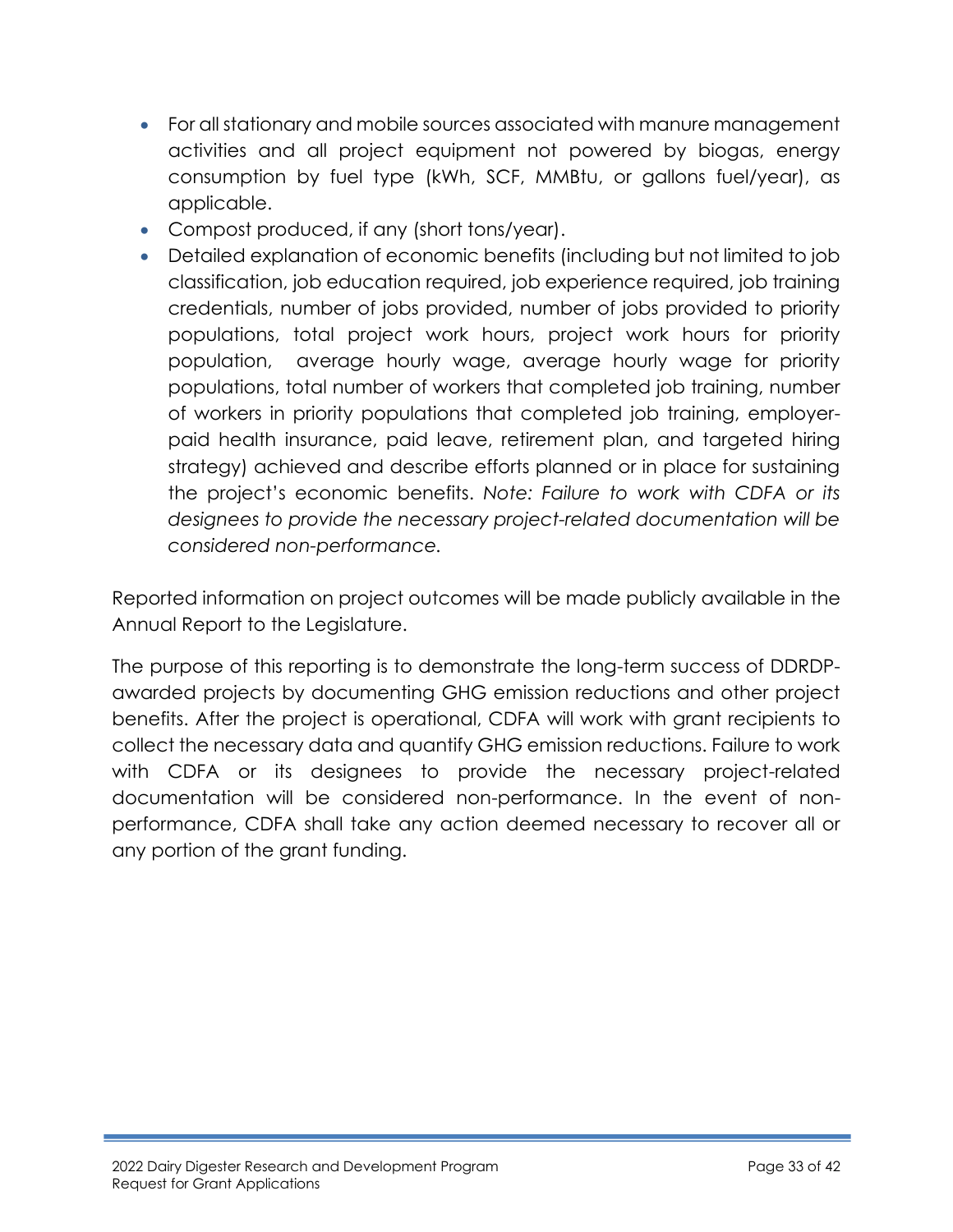## <span id="page-33-0"></span>Appendix C: Confidential Information

The California Public Records Act (Government Code sections 6250, et seq.) and related statutory definitions of "confidential or proprietary information" (also known as "trade secrets") determine what information provided by the applicant is exempt from public disclosure. The following describes how questions are resolved regarding what information is confidential, the legal protections for confidential information, and internal and program procedures to maintain confidentiality.

#### <span id="page-33-1"></span>**What is "confidential?"**

The California Public Records Act prevents the disclosure of confidential or proprietary information including, but not limited to:

- Confidential Business and financial information, including volume of business, costs and prices, customers, financial condition, trade secrets, and similar information obtained under an express or implied pledge of confidence. (Ev. Code § 1060 and Gov. Code § 6254).
- Personal data including tax information prohibited from disclosure. (Gov. Code § 6254 and Rev. & Taxation Code § 19542.
- Information Practices Act of 1977 (Civ. Code section 1798 et seq.)

Applicants are directed to clearly mark, on each page, "confidential/proprietary information" those documents they feel contain confidential or proprietary information. However, the mere marking of documents as "confidential/proprietary information" will not result in their being treated as confidential if they are not exempt from disclosure under the California Public Records Act.

#### **What if there is a question about what is confidential?**

The CDFA Legal Office will review the records and make a determination as to whether or not the records are exempt from disclosure.

#### <span id="page-33-2"></span>**What program procedures will keep the information confidential?**

Financial information will be analyzed, on a need-to-know basis, by staff from the CDFA, kept confidential, and will be maintained with restricted access. Grantee businesses will agree to provide specific key financial information for three years to develop benchmarks to evaluate the program. The records will be kept for the amount of time set forth in CDFA's Internal Record Retention Policy.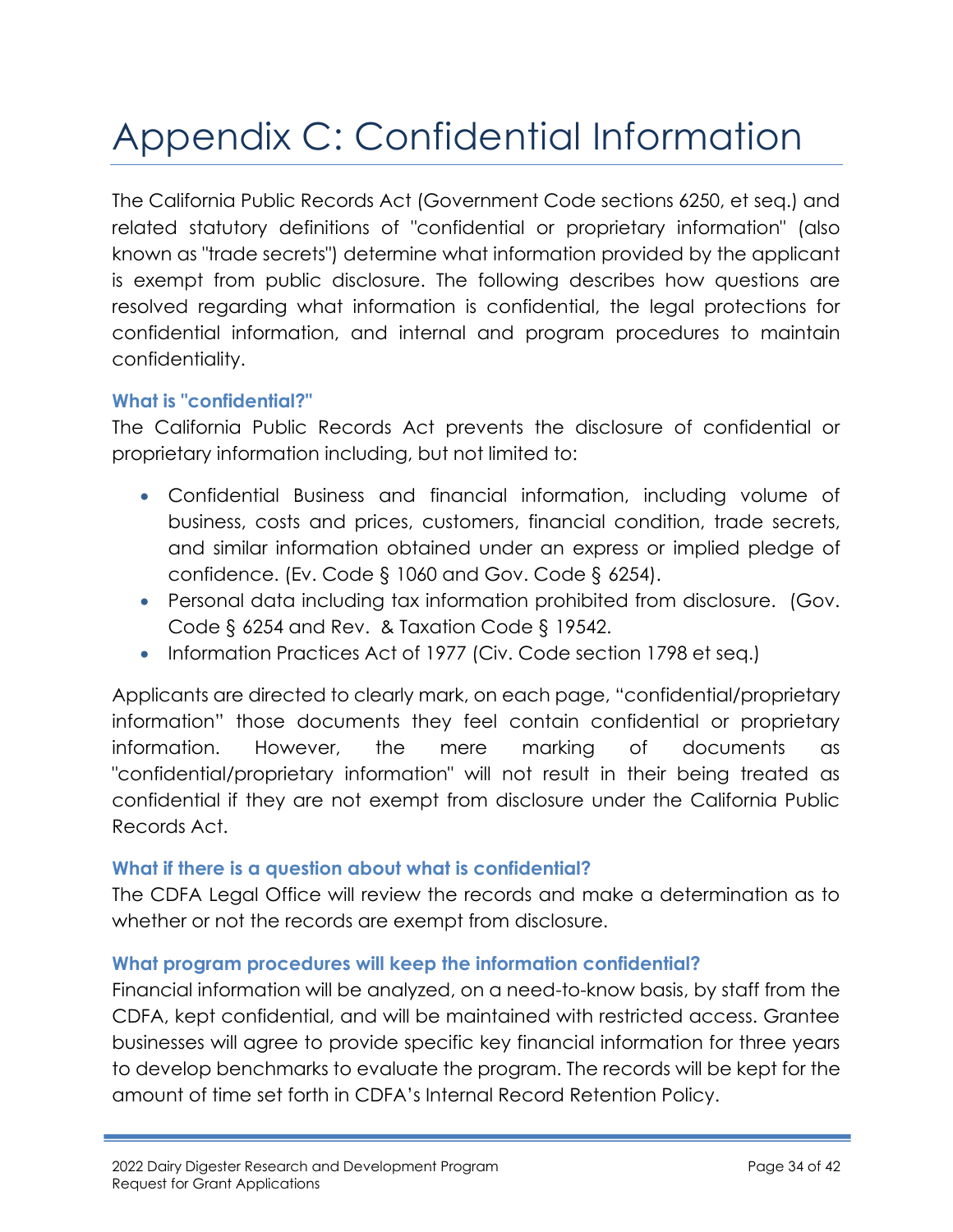## <span id="page-34-0"></span>Appendix D: Key Terms and Definitions

| <b>Word/Term</b>    | <b>Definition</b>                                                                                                            |
|---------------------|------------------------------------------------------------------------------------------------------------------------------|
| Applicant           | The respondent to this solicitation.                                                                                         |
| Application         | An applicant's formal written response to this solicitation.                                                                 |
| Cluster Project     | Projects that propose to develop centralized dairy digesters                                                                 |
|                     | serving more than one dairy (also known as clusters or "hub                                                                  |
|                     | and spoke" model) are eligible. These projects could include                                                                 |
|                     | a hub facility where centrally located operations would occur                                                                |
|                     | such as the collection of raw dairy biogas from a group or                                                                   |
|                     | cluster of existing dairy operations. The hub could serve as a                                                               |
|                     | focal point for cleaning and conditioning, upgrading and                                                                     |
|                     | injection to a pipeline.                                                                                                     |
| Commercially        | A system that has a proven operating history specific to the                                                                 |
| available           | proposed application. Such a system is based on an                                                                           |
| <b>Technologies</b> | established design, and installation procedures and practices.<br>Professional service providers, trades, large construction |
|                     | equipment providers, and labor are familiar with installation                                                                |
|                     | procedures and practices. Proprietary and balance of system                                                                  |
|                     | equipment and spare parts are readily available. Service is                                                                  |
|                     | readily available to properly maintain and operate the system.                                                               |
|                     | An established warranty exists for parts, labor,<br>and                                                                      |
|                     | performance.                                                                                                                 |
|                     | Pre-commercial technologies are new technologies<br>or                                                                       |
|                     | enhancements of existing technologies that<br>not<br>are                                                                     |
|                     | commercially available in California. Technologies<br>can                                                                    |
|                     | include pre-commercial and commercial components, but for                                                                    |
|                     | the purposes of this solicitation, technology should be                                                                      |
|                     | commercially available in CA for the particular component.                                                                   |
| Dairy operation     | Dairy operation is defined as an entity that operates a dairy                                                                |
|                     | herd, which produces milk or cream commercially, and whose                                                                   |
|                     | bulk milk or bulk cream is received or handled by any                                                                        |
|                     | distributor, manufacturer, or any nonprofit cooperative                                                                      |
|                     | association of dairy producers.                                                                                              |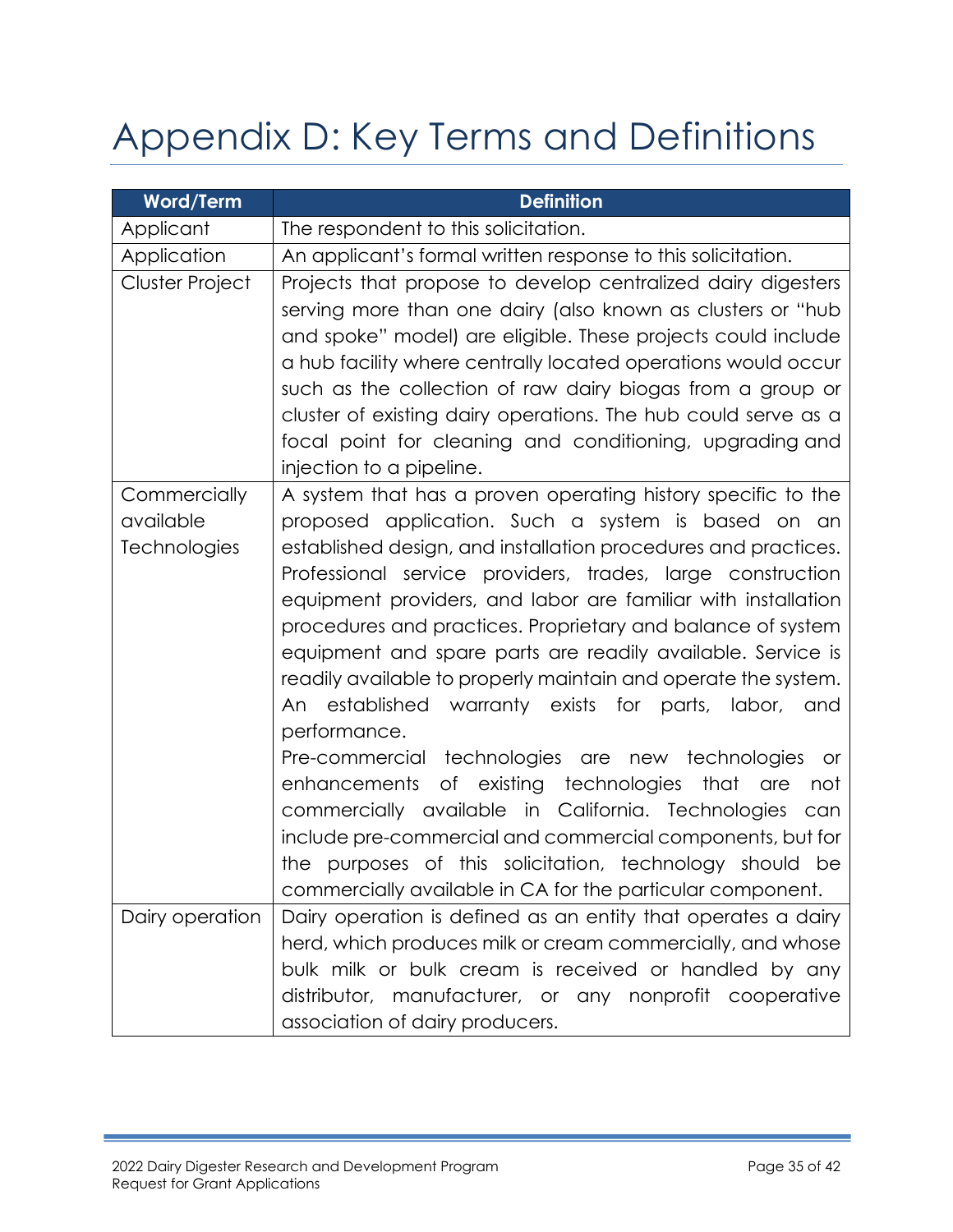| <b>GHG</b>                                                   | Greenhouse Gas(es) are atmospheric gases that have the<br>ability to trap infra-red radiation from the sun and contribute<br>toward global warming and climate change, such as carbon<br>dioxide, methane, and nitrous oxide. The current solicitation will<br>address projects aimed at reducing methane emissions.                                                                                                                                                     |
|--------------------------------------------------------------|--------------------------------------------------------------------------------------------------------------------------------------------------------------------------------------------------------------------------------------------------------------------------------------------------------------------------------------------------------------------------------------------------------------------------------------------------------------------------|
| <b>GHG Emission</b><br>Reduction                             | A calculated decrease in GHG emissions relative to a project<br>baseline scenario over a specified period of time.                                                                                                                                                                                                                                                                                                                                                       |
| Greenhouse<br><b>Gas Reduction</b><br>Fund (GGRF)            | A fund established in 2012 to receive State Cap and Trade<br>Auction proceeds and define requirements for how funds must<br>be used.                                                                                                                                                                                                                                                                                                                                     |
| Matching<br>Funds                                            | Funds provided by the applicant toward the implementation<br>of the dairy digester project, at least 50% of the total project<br>cost.                                                                                                                                                                                                                                                                                                                                   |
| Milk Producer                                                | "Producer" means any person that operates a dairy herd that<br>produces milk or cream commercially and whose bulk milk or<br>bulk cream is received or handled by any distributor,<br>manufacturer, or any nonprofit cooperative association of<br>producers.                                                                                                                                                                                                            |
| Permanent<br>Greenhouse<br><b>Gas Emission</b><br>Reductions | "Permanent" means either that GHG reductions and GHG<br>removal enhancements are not reversible, or that when GHG<br>and GHG removal enhancements may be<br>reductions<br>reversible, mechanisms are in place to replace any reversed<br>GHG emission reductions and GHG removal enhancements to<br>ensure that all reductions endure for at least 100 years.                                                                                                            |
| <b>Baseline</b><br>Scenario                                  | "Baseline scenario" represents the GHG emissions presently<br>occurring at the project location and that would occur in the<br>absence of a DDRDP project.                                                                                                                                                                                                                                                                                                               |
| Priority<br>Populations                                      | Priority populations include residents of: (1) census tracts<br>identified as disadvantaged by California Environmental<br>Protection Agency per SB 535; (2) census tracts identified as<br>low income per AB 1550; or (3) a low-income household per<br>AB 1550. See Section VII.B of the Funding Guidelines for<br><b>Agencies that Administer California Climate Investments</b><br>(August 2018) for more information on the definitions of<br>priority populations. |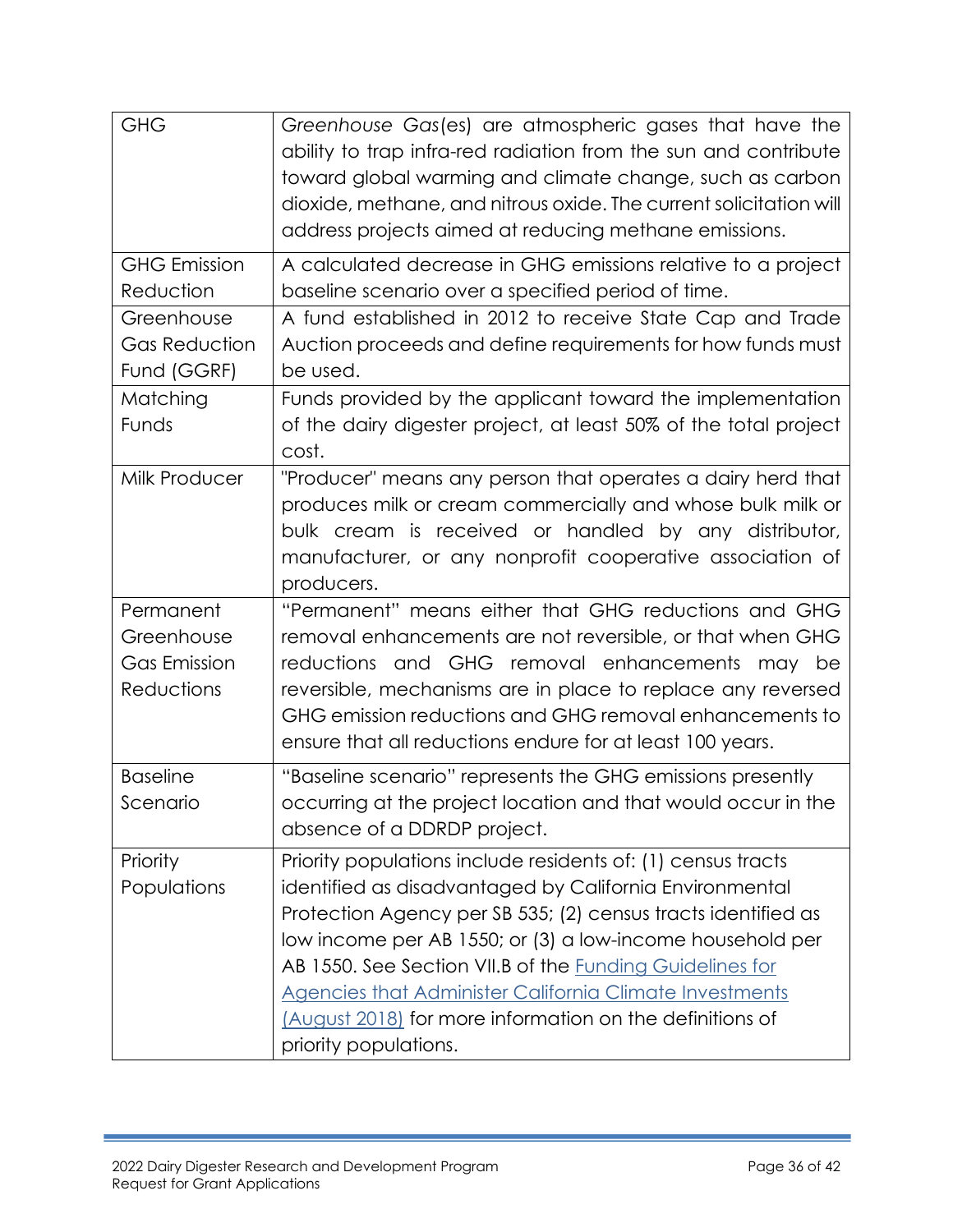| Project         | The project boundary is defined as "the GHG sources, sinks,    |
|-----------------|----------------------------------------------------------------|
| <b>Boundary</b> | and reservoirs (SSRs) that are included or excluded when       |
|                 | quantifying the emission reductions resulting from the         |
|                 | installation and operation of devices associated with the      |
|                 | capture and destruction of methane" as defined in the CDFA     |
|                 | DDRDP California Climate Investments User Guide.               |
| Project         | "Project scenario" represents the GHG emissions and emission   |
| Scenario        | reductions that are reasonably expected to occur as a result   |
|                 | of implementing a DDRDP project.                               |
| Project         | The person designated by the applicant to oversee the          |
| Manager         | project and to serve as the main point of contact for the      |
|                 | CDFA.                                                          |
| Socially        | "Socially Disadvantaged Farmer or Rancher" means a farmer      |
| Disadvantaged   | or rancher who is a member of a socially disadvantaged         |
| Farmer or       | group. "Socially disadvantaged group" means a group            |
| Rancher         | whose members have been subjected to racial, ethnic, or        |
|                 | gender prejudice because of their identity as members of a     |
|                 | group without regard to their individual qualities. These      |
|                 | groups include all of the following: (1) African Americans (2) |
|                 | Native Indians (3) Alaskan Natives (4) Hispanics (5) Asian     |
|                 | Americans (6) Native Hawaiians and Pacific Islanders, as       |
|                 | defined by the Farmer Equity Act of 2017.                      |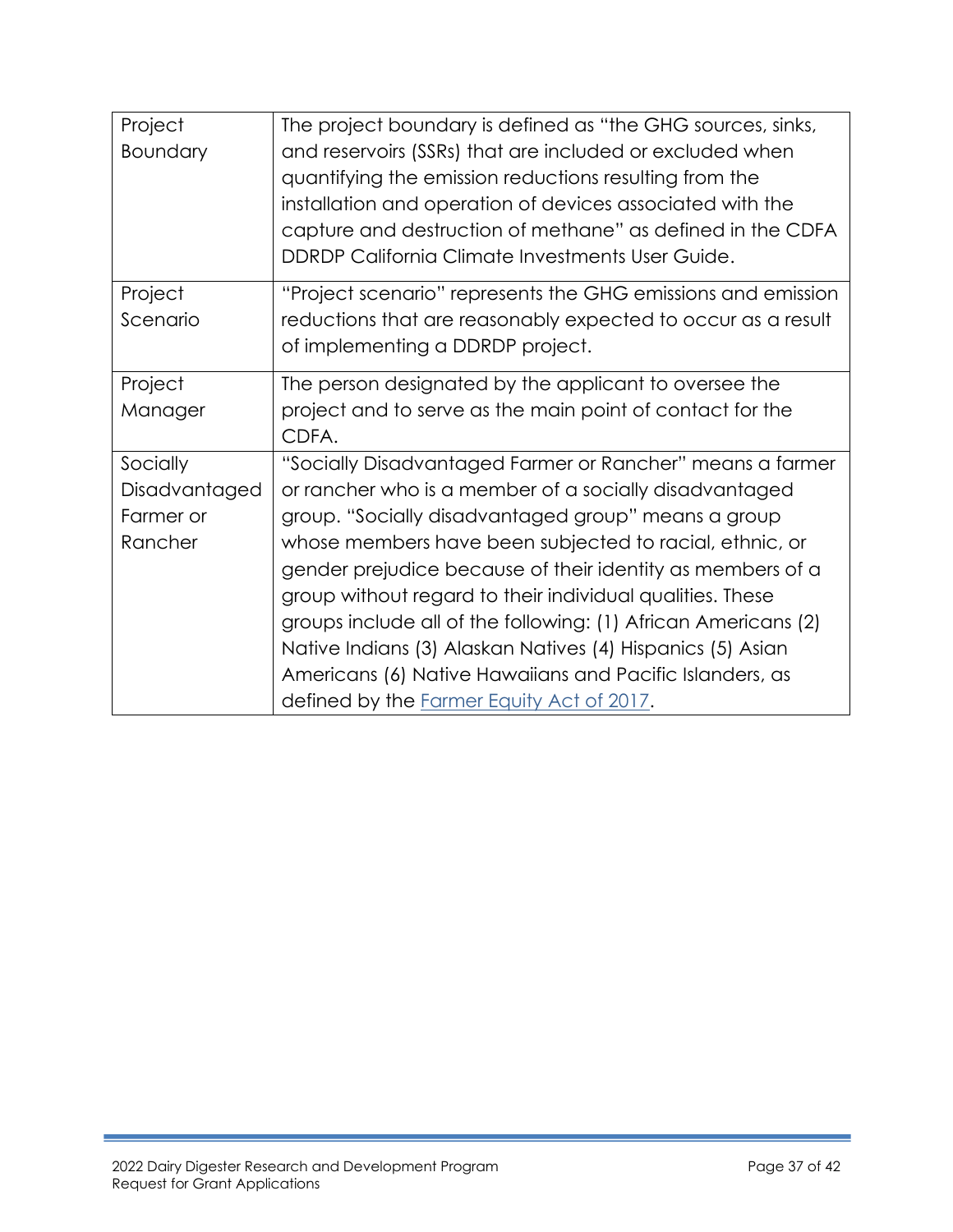## <span id="page-37-0"></span>Appendix E: Detailed Scoring Criteria

| <b>SCORING CRITERIA</b>                                                                                                                    | <b>MAX</b><br><b>POINTS</b> |
|--------------------------------------------------------------------------------------------------------------------------------------------|-----------------------------|
| DIGESTER PROJECT PLAN AND LONG-TERM VIABILITY                                                                                              | 20                          |
| Addressed all requirements of the feasibility section and Work Plan                                                                        |                             |
| including, but not limited to:                                                                                                             |                             |
| a. Provided details of the technology (or technologies) to be                                                                              |                             |
| employed in digester facility and for subsequent utilization of                                                                            |                             |
| captured methane, including but not limited to PPA agreement in                                                                            |                             |
| place, or steps needed or taken to achieve PPA and plan for RNG<br>pipeline injection or other details of utilization of captured methane. |                             |
| b. Provide tonnes of material digested and details of materials other                                                                      |                             |
| than dairy manure if included in the project.                                                                                              |                             |
| c. Technologies affiliated with the digester and biogas cleanup have                                                                       |                             |
| a track record of success and are commercially available.                                                                                  |                             |
| d. Documentation that demonstrates control of the dairy site provided                                                                      |                             |
| (if applicable).                                                                                                                           |                             |
| e. Guarantees that an adequate amount of feedstock will be                                                                                 |                             |
| provided to make the project feasible through a signed contract,                                                                           |                             |
| letter of intent, or other documentation which showed the                                                                                  |                             |
| feedstock will be available by the time the project is operational.                                                                        |                             |
| Specific list of all tasks needed to complete the project using the<br>f.                                                                  |                             |
| Work Plan template provided.                                                                                                               |                             |
| g. Detailed Work Plan clearly and concisely described the tasks and                                                                        |                             |
| activities required to achieve the goals/objectives in the proposed                                                                        |                             |
| project narrative.<br>h. Included major work items (including but not limited to permitting,                                               |                             |
| planning, engineering, construction,<br>site<br>equipment,<br>field                                                                        |                             |
| supervision, health and safety requirements, testing, and bonds)                                                                           |                             |
| Reasonable estimate of projected timeline for the project to be<br>i.                                                                      |                             |
| operating at full capacity included.                                                                                                       |                             |
| Demonstrated that all tasks are logical and achievable within the<br>j.                                                                    |                             |
| grant term, and with available resources. Identified measurable                                                                            |                             |
| targets that must be met to accomplish the project within the grant                                                                        |                             |
| timeline, with specific dates for each target.                                                                                             |                             |
| Included an evaluation component to measure the success of the<br>K.                                                                       |                             |
| project and to determine whether the goals/objectives were                                                                                 |                             |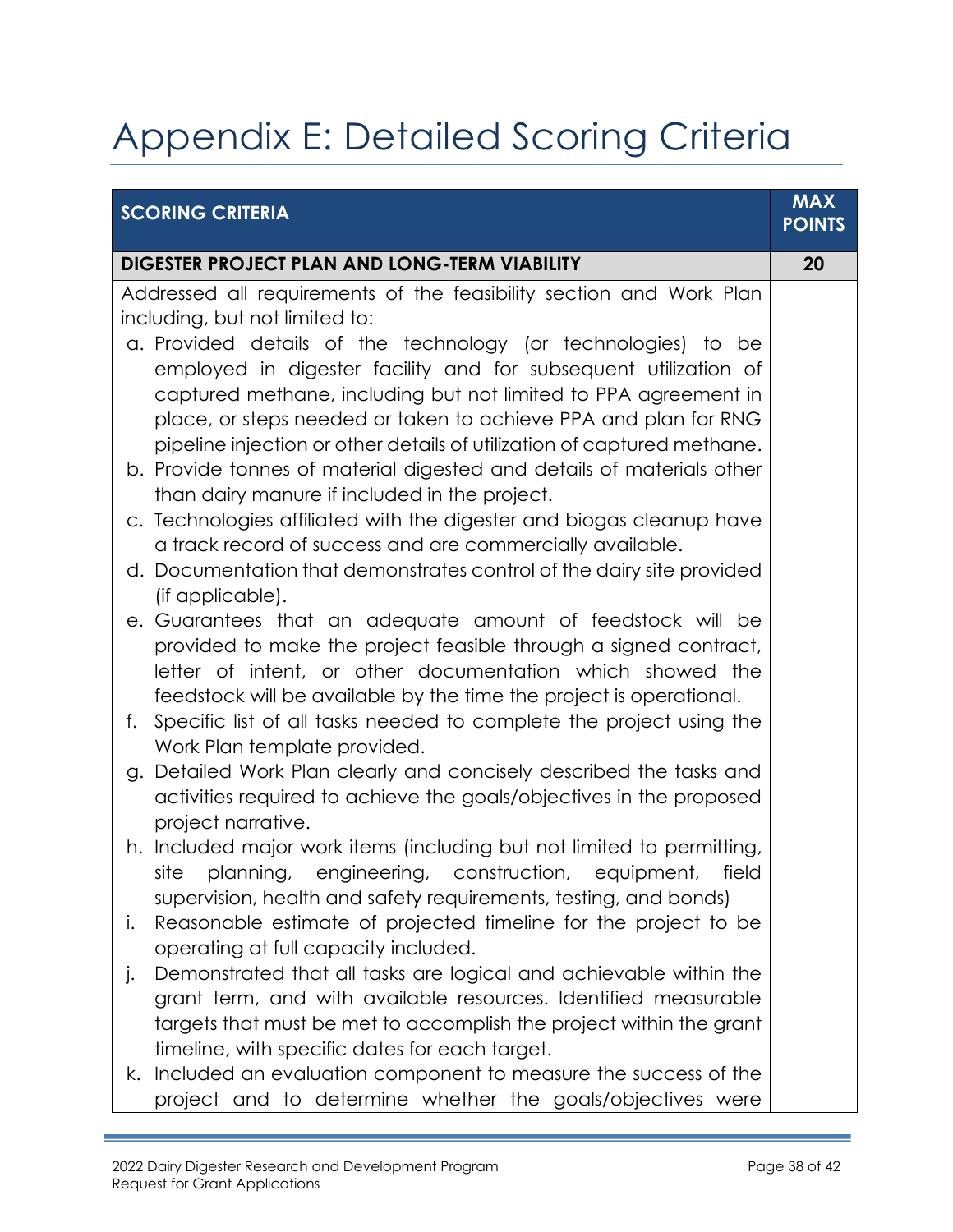| accomplished and build in measurable milestones and a timeline to          |    |
|----------------------------------------------------------------------------|----|
| complete the evaluation before the grant term expires. Evaluation          |    |
| plan consistent with the work plan.                                        |    |
| Long-term operations and maintenance plan included.<br>$\mathsf{L}$        |    |
| m. Demonstrated that the applicant (including its contractors) and         |    |
| cooperating organizations have sufficient staff resources, technical       |    |
| expertise, and experience to successfully complete the proposed            |    |
|                                                                            |    |
| project. Provided resumes of key project personnel and contractors.        |    |
| n. For defunct digester project, included additional details of the        |    |
| defunct digester including but not limited to funding source(s),           |    |
| reason(s) for non-function, and current method of methane                  |    |
| destruction or management.                                                 |    |
| <b>BUDGET WORKSHEET AND FINANCIALS</b>                                     | 10 |
|                                                                            |    |
|                                                                            |    |
| Adequate documentation regarding organization's financial strength         |    |
| provided through financial documents listed in the application.            |    |
| Additionally:                                                              |    |
| a. Evidence of ability to fund upfront costs while waiting for             |    |
| reimbursement provided. Demonstrated financial strength to sustain         |    |
| project beyond grant term.                                                 |    |
| b. Described and quantified sources and amount of local, state, and        |    |
|                                                                            |    |
| federal funds, loans, other grants, and all other funding necessary to     |    |
| complete the proposed project (if applicable).                             |    |
| c. Described and quantified expenditures already incurred to initiate      |    |
| work on project, such as engineering, site preparation, infrastructure,    |    |
| utility hookups, permitting, and environmental review.                     |    |
| d. Provided a complete Budget Worksheet addressing issues including,       |    |
| but not limited to:                                                        |    |
| 1. Itemized costs consistent with the Work Plan.                           |    |
| 2. Back-up documentation including quotes, estimates, and                  |    |
| equipment details in support of budget costs.                              |    |
|                                                                            |    |
| 3. Overall budget well justified and consistent with Work Plan.            |    |
| e. Provided a clear accounting of all costs associated with all activities |    |
| necessary to complete the project.                                         |    |
|                                                                            |    |
|                                                                            |    |
|                                                                            |    |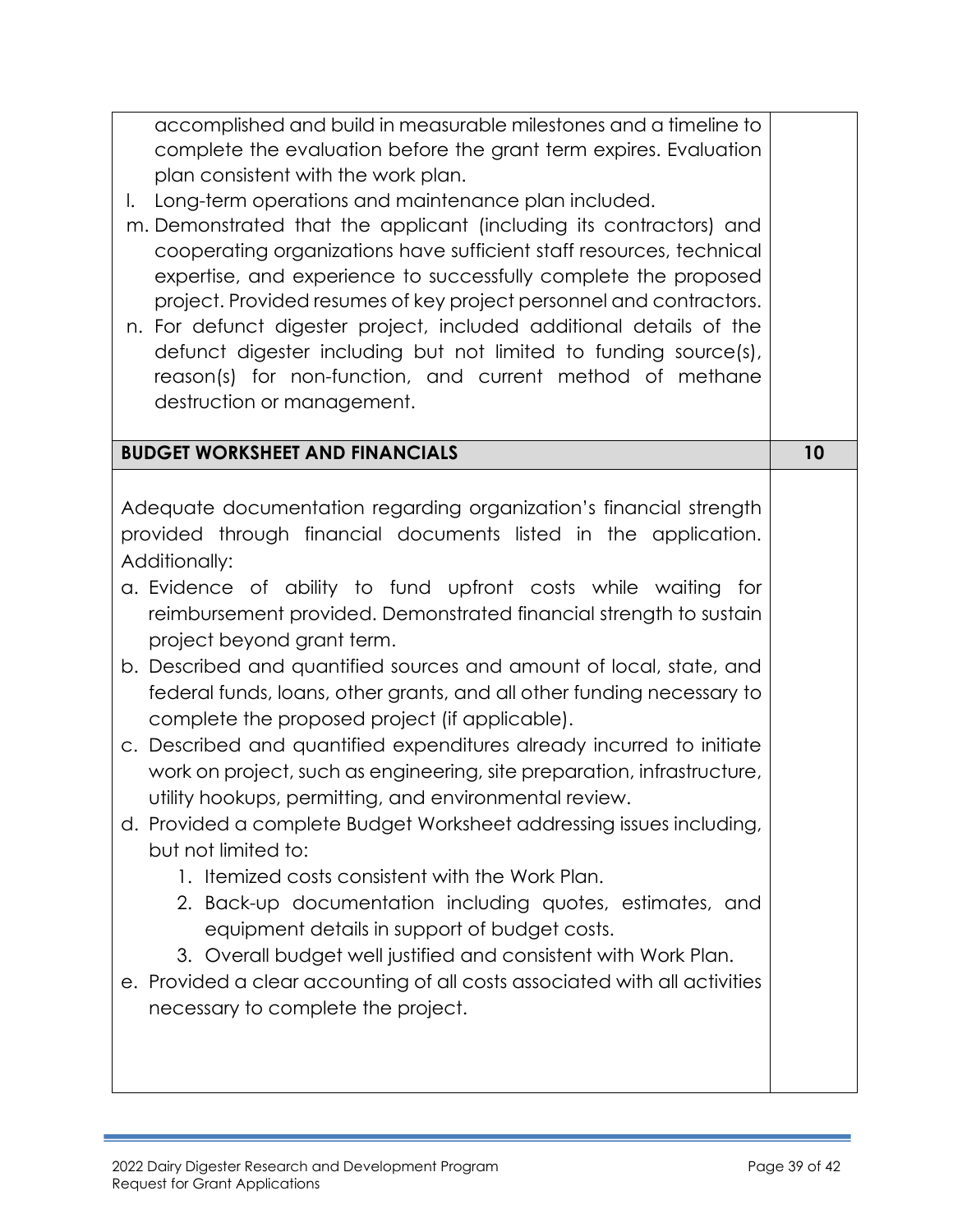|                                                                                                                                                                                                                                                                                                                                                       | 35 |
|-------------------------------------------------------------------------------------------------------------------------------------------------------------------------------------------------------------------------------------------------------------------------------------------------------------------------------------------------------|----|
| a. Described the proposed project and explained how it will result in<br>reduction of metric tonnes of Greenhouse Gas (GHG) emissions<br>annually compared to existing practices for the dairy.<br>b. Completed the DDRDP Benefits Calculator Tool template. Proper<br>justification for all assumptions made in the calculation process<br>provided. |    |
| Applicants reported GHG emission reduction results (in MTCO $_{2}$ e) as:<br>a. Total project emission reductions over 10 years;<br>b. GHG reduction per unit of energy-corrected milk (ECM) produced<br>by the dairy operation over 10 years;<br>c. GHG reduction per dollar of DDRDP grant money requested over 10<br>years;                        |    |
| Applications will be competitively evaluated on their projected<br>emissions reductions.                                                                                                                                                                                                                                                              |    |
| <b>PROJECT READINESS</b>                                                                                                                                                                                                                                                                                                                              | 10 |
|                                                                                                                                                                                                                                                                                                                                                       |    |
| The permit template is complete. Copies of permits obtained attached.<br>CEQA: Notice of Determination (NOD) submitted.                                                                                                                                                                                                                               |    |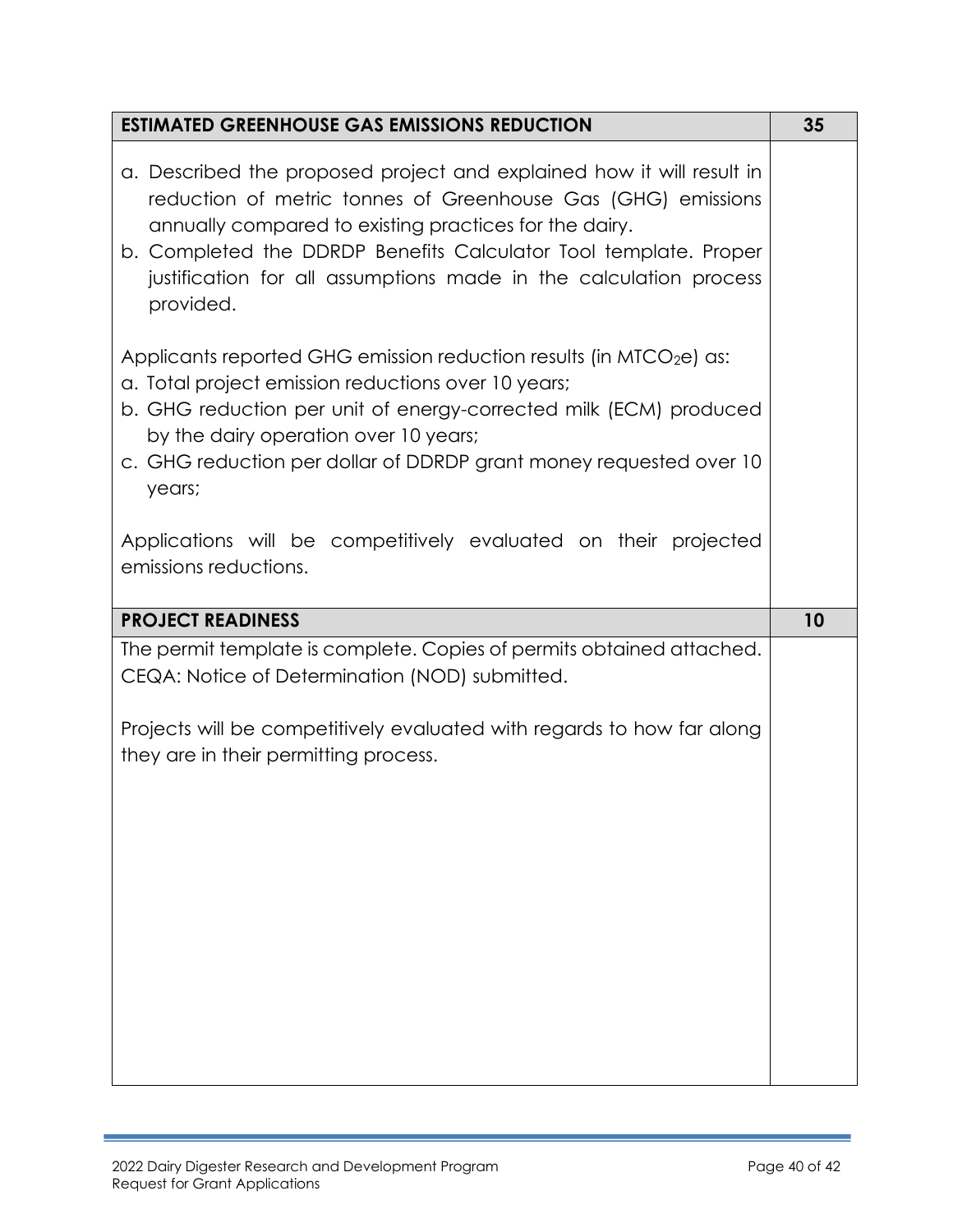# **ENVIRONMENTAL PERFORMANCE 15 15 NOx and Criteria Pollutants (10 points)** a. Described the project's impact on criteria pollutants such as NOx, (5 points) b. Is the biogas end-use in project one that reduces or eliminates NOx emissions, such as RCNG generation for pipeline injection or transportation fuel? (5 points). **Project Co-Benefits (5)** Described project co-benefits in detail. Described benefits achieved

toxic air contaminants, and hazardous air pollutants. Included all potential emission sources and described how emissions will change before and after implementation of project. Provided supporting information/documents to support impacts and mitigation measures

beyond methane reduction and mitigation of NOx, criteria air pollutants, toxic air contaminants, and hazardous air pollutant impacts, supplying energy at peak grid demand, guarantee local use of transportation fuel. Provided a detailed explanation of additional cobenefits such as: water conservation, value-added products, utilization of waste heat, reduction of odor, nutrient management and removal, development of value-added products, etc. Supporting documentation must show feasibility and plan for success of any proposed co-benefits. Any assumptions must be explained in sufficient detail.